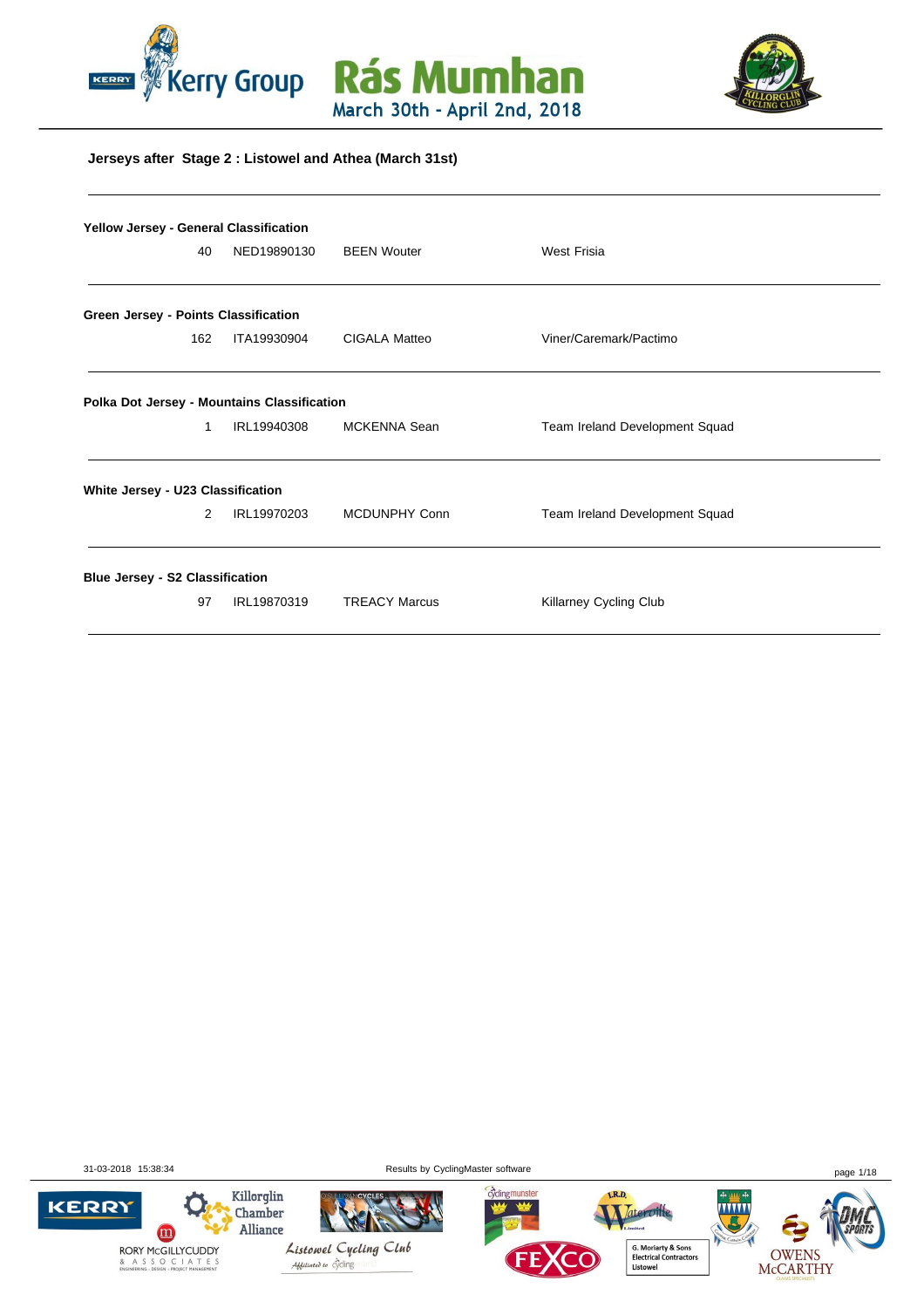



#### **Result Stage 2 : Listowel and Athea (March 31st)**

*Distance: 128.9 km Average speed of the winner: 41.607 km/h Number of starters: 175 Riders abandoning the race: 12*

| Pos            | Nr  | <b>UCI Code</b> | Surname, Name               | Team                                   | Cat            | Time    | Gap<br>Bonus |
|----------------|-----|-----------------|-----------------------------|----------------------------------------|----------------|---------|--------------|
| 1              | 40  | NED19890130     | <b>BEEN Wouter</b>          | <b>West Frisia</b>                     | A <sub>1</sub> | 3:05:53 | 5"           |
| 2              | 162 | ITA19930904     | CIGALA Matteo               | Viner/Caremark/Pactimo                 | A <sub>1</sub> | 3:06:00 | 3"<br>0:07   |
| 3              | 39  | NED19900117     | <b>SWEERING Harry</b>       | <b>West Frisia</b>                     | A <sub>1</sub> | 3:06:00 | 1"<br>0:07   |
| 4              | 16  | GBR19850917     | <b>GARTHWAITE Matthew</b>   | Rhino Velo Race Team                   | A <sub>1</sub> | 3:06:00 | 0:07         |
| 5              | 1   | IRL19940308     | <b>MCKENNA Sean</b>         | Team Ireland Development Squad         | $A+$           | 3:06:00 | 0:07         |
| 6              | 143 | IRL19890425     | DAVENPORT James             | Strata3-Velorevolution Cycling Team A1 |                | 3:06:04 | 0:11         |
| $\overline{7}$ | 2   | IRL19970203     | MCDUNPHY Conn               | Team Ireland Development Squad         | A+             | 3:07:09 | 1:16         |
| 8              | 145 | IRL19850702     | <b>MURRAY Stephen</b>       | Strata3-Velorevolution Cycling Team A1 |                | 3:07:11 | 1:18         |
| 9              | 20  | GBR19951109     | <b>FERGUSON Callum</b>      | Rhino Velo Race Team                   | A1             | 3:07:17 | 1:24         |
| 10             | 165 | IRL19870311     | <b>MCLAUGHLIN Ronan</b>     | Viner/Caremark/Pactimo                 | A1             | 3:07:17 | 1:24         |
| 11             | 38  | NED19941223     | OTTENBROS Joury             | <b>West Frisia</b>                     | A <sub>1</sub> | 3:07:19 | 1:26         |
| 12             | 176 | GBR19940424     | <b>CLARKE Matthew</b>       | Geraghty's-Cora Droma Rúisc            | A <sub>1</sub> | 3:07:19 | 1:26         |
| 13             | 5   | IRL19990212     | <b>CORKERY Dillon</b>       | Team Ireland Development Squad         | A <sub>1</sub> | 3:07:19 | 1:26         |
| 14             | 166 | IRL19810214     | <b>MOYNIHAN Cathal</b>      | <b>Tralee Manor West</b>               | A <sub>1</sub> | 3:07:19 | 1:26         |
| 15             | 4   | IRL19980208     | <b>MCCANN Conor</b>         |                                        | A <sub>1</sub> | 3:07:19 | 1:26         |
|                |     |                 |                             | Team Ireland Development Squad         |                |         | 1:26         |
| 16             | 164 | IRL19990119     | <b>SMITH Luke</b>           | Viner/Caremark/Pactimo                 | A <sub>1</sub> | 3:07:19 |              |
| 17             | 29  | GBR19940104     | <b>LUHRS Alex</b>           | Ribble Pro Cycling                     | A <sub>1</sub> | 3:07:19 | 1:26         |
| 18             | 14  | GBR19940304     | <b>ATKINS Toby</b>          | Active Edge Race Team                  | A <sub>1</sub> | 3:07:19 | 1:26         |
| 19             | 163 | IRL19930216     | <b>HENNEBRY Conor</b>       | Viner/Caremark/Pactimo                 | A <sub>1</sub> | 3:07:19 | 1:26         |
| 20             | 3   | IRL19971107     | <b>TRULOCK Dermot</b>       | Team Ireland Development Squad         | A+             | 3:07:19 | 1:26         |
| 21             | 142 | IRL19900817     | <b>LAVERY Philip</b>        | Strata3-Velorevolution Cycling Team A1 |                | 3:07:19 | 1:26         |
| 22             | 151 | IRL19840213     | O'BRIEN Paidi               | <b>Team Gerard/DHL</b>                 | A <sub>1</sub> | 3:07:19 | 1:26         |
| 23             | 178 | GBR19940109     | <b>JOBBER James</b>         | Geraghty's-Cora Droma Rúisc            | A <sub>1</sub> | 3:07:19 | 1:26         |
| 24             | 56  | IRL19870210     | O'CONNELL Eoin              | <b>Blarney CC-Blarney Castle</b>       | A <sub>1</sub> | 3:07:23 | 1:30         |
| 25             | 6   | IRL19960924     | <b>RYAN Fintan</b>          | Leinster                               | A <sub>1</sub> | 3:07:23 | 1:30         |
| 26             | 21  | GBR19750325     | <b>MCNAMARA Chris</b>       | Surrey League Team                     | A <sub>1</sub> | 3:07:23 | 1:30         |
| 27             | 25  | GBR19930802     | <b>CARPENTER Lawrence</b>   | Surrey League Team                     | A <sub>1</sub> | 3:07:23 | 1:30         |
| 28             | 161 | IRL19820407     | LACEY Seán                  | Viner/Caremark/Pactimo                 | A <sub>1</sub> | 3:07:23 | 1:30         |
| 29             | 23  | GBR19990523     | <b>HILL Joe</b>             | Surrey League Team                     | A <sub>1</sub> | 3:07:23 | 1:30         |
| 30             | 37  | NED19971022     | RIJK Dorus de               | <b>West Frisia</b>                     | A1             | 3:07:23 | 1:30         |
| 31             | 18  | GBR19960515     | <b>HAYWARD Oliver</b>       | Rhino Velo Race Team                   | A <sub>1</sub> | 3:07:23 | 1:30         |
| 32             | 69  | IRL19960122     | <b>BRODY David</b>          | Castlebar CC                           | A <sub>1</sub> | 3:07:23 | 1:30         |
| 33             | 181 | IRL19810608     | <b>MEANEY Richard</b>       | <b>Westport Covey Wheelers</b>         | A <sub>1</sub> | 3:07:23 | 1:30         |
| 34             |     |                 | SHEAHAN Colm                |                                        |                |         |              |
|                | 57  | IRL19840905     |                             | <b>Blarney CC-Blarney Castle</b>       | A <sub>1</sub> | 3:07:23 | 1:30         |
| 35             | 19  | GBR19830125     | POOK Chris                  | Rhino Velo Race Team                   | A1             | 3:09:17 | 3:24         |
| 36             | 46  | IRL19871208     | <b>CLARKE Patrick</b>       | <b>Ballina CC</b>                      | A1             | 3:09:18 | 3:25         |
| 37             | 141 | IRL19780417     | FITZGERALD Michael          | Strata3-Velorevolution Cycling Team A1 |                | 3:09:21 | 3:28         |
| 38             | 121 | IRL19961003     | <b>BLANCHFIELD Jamie</b>    | Panduit Carrick Wheelers CC            | A <sub>1</sub> | 3:10:10 | 4:17         |
| 39             | 97  | IRL19870319     | <b>TREACY Marcus</b>        | <b>Killarney Cycling Club</b>          | A2             | 3:10:19 | 4:26         |
| 40             | 144 | IRL19740114     | DOYLE Anthony               | Strata3-Velorevolution Cycling Team A1 |                | 3:10:19 | 4:26         |
| 41             | 96  | IRL19860814     | <b>MAES Richard</b>         | Killarney Cycling Club                 | A <sub>1</sub> | 3:10:21 | 4:28         |
| 42             | 152 | IRL19980703     | <b>YOUNG Reece</b>          | <b>Team Gerard/DHL</b>                 | A1             | 3:10:21 | 4:28         |
| 43             | 132 | IRL19800121     | O'FLYNN Ronan               | Scott - Orwell Wheelers                | A1             | 3:10:21 | 4:28         |
| 44             | 30  | GBR19890512     | REES Jack                   | Ribble Pro Cycling                     | A1             | 3:10:21 | 4:28         |
| 45             | 154 | IRL19971112     | MOORE Sean                  | Team Gerard/DHL                        | A <sub>1</sub> | 3:10:21 | 4:28         |
| 46             | 104 | IRL19830920     | <b>NORTON Paul</b>          | Killarney Park Hotel                   | A1             | 3:10:21 | 4:28         |
| 47             | 147 | IRL19810703     | <b>GREALLY Adam</b>         | St Tiernans Cycling Club               | A1             | 3:10:21 | 4:28         |
| 48             | 53  | IRL19780401     | CANTY Jeremy                | Bandon CC                              | A2             | 3:10:21 | 4:28         |
| 49             | 153 | IRL19951213     | <b>DWYER Cian</b>           | Team Gerard/DHL                        | A2             | 3:10:21 | 4:28         |
| 50             | 100 | IRL19770228     | <b>CLIFFORD Patrick</b>     | Killarney Cycling Club                 | A <sub>2</sub> | 3:10:21 | 4:28         |
|                | 77  | IRL19800530     | <b>FULLER Shane</b>         | De Ronde Van Cork                      | A <sub>2</sub> |         | 4:28         |
| 51             |     |                 |                             |                                        |                | 3:10:21 |              |
| 52             | 35  | GBR19900706     | <b>KENNEALLY Ben</b>        | Zero BC                                | A <sub>1</sub> | 3:10:21 | 4:28         |
| 53             | 133 | IRL19900612     | <b>STEVENS Freddie</b>      | Scott - Orwell Wheelers                | A1             | 3:10:21 | 4:28         |
| 54             | 111 | IRL19930906     | <b>CAMPBELL GROGAN Ross</b> | Lucan Cycling Road Club                | A1             | 3:10:21 | 4:28         |
| 55             | 126 | IRL19940316     | <b>REA Craig</b>            | Planetx/Carnac                         | A <sub>1</sub> | 3:10:21 | 4:28         |
| 56             | 128 | IRL19981227     | <b>KEARNEY Aaron</b>        | Planetx/Carnac                         | A <sub>1</sub> | 3:10:21 | 4:28         |
|                |     |                 |                             |                                        |                |         |              |

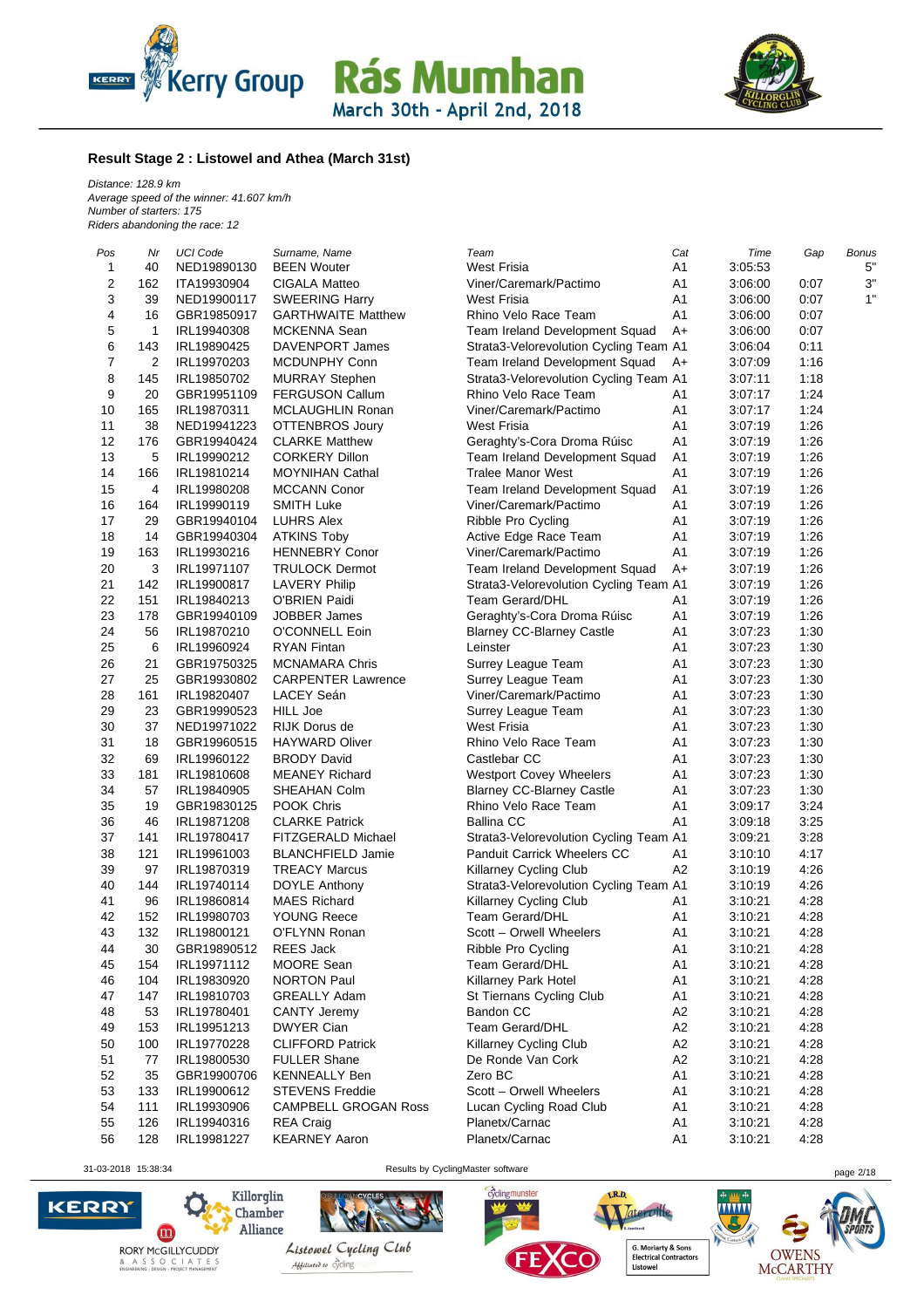



| Pos      | Nr       | <b>UCI Code</b>            | Surname, Name                              | Team                                             | Cat                              | Time               | Gap          | <b>Bonus</b> |
|----------|----------|----------------------------|--------------------------------------------|--------------------------------------------------|----------------------------------|--------------------|--------------|--------------|
| 57       | 98       | IRL19790523                | <b>BROSNAN John</b>                        | Killarney Cycling Club                           | A1                               | 3:10:21            | 4:28         |              |
| 58       | 113      | IRL19790719                | <b>KILLEEN Ronan</b>                       | Lucan Cycling Road Club                          | A <sub>1</sub>                   | 3:10:21            | 4:28         |              |
| 59       | 12       | GBR19971001                | <b>KIRBY Laurence</b>                      | Active Edge Race Team                            | A <sub>1</sub>                   | 3:10:21            | 4:28         |              |
| 60       | 49       | IRL19781108                | <b>CREIGHTON Damien</b>                    | <b>Ballina CC</b>                                | A <sub>2</sub>                   | 3:10:21            | 4:28         |              |
| 61       | 93       | IRL19821001                | <b>ENGLISH Bernard</b>                     | Joe Daly Orwell                                  | A <sub>2</sub>                   | 3:10:21            | 4:28         |              |
| 62       | 31       | GBR19780417                | <b>ELCOCK Paul</b>                         | Zero BC                                          | A1                               | 3:10:21            | 4:28         |              |
| 63       | 116      | IRL19800730                | <b>KENNEDY Paul</b>                        | Newcastle West CC                                | A <sub>1</sub>                   | 3:10:21            | 4:28         |              |
| 64       | 183      | IRL19800606                | MCGREEVY James                             | <b>Westport Covey Wheelers</b>                   | A <sub>1</sub>                   | 3:10:21            | 4:28         |              |
| 65       | 103      | IRL19860328                | <b>LUCEY Michael</b>                       | Killarney Park Hotel                             | A <sub>1</sub>                   | 3:10:21            | 4:28         |              |
| 66       | 32       | POL19810102                | <b>BIEL Patryk</b>                         | Zero BC                                          | A1                               | 3:10:21            | 4:28         |              |
| 67       | 156      | IRL19900331                | <b>CAWLEY Alan</b>                         | Team Gerry McVeigh Cars                          | A <sub>1</sub>                   | 3:10:21            | 4:28         |              |
| 68       | 95       | ESP19810721                | <b>FONTAN GARCIA Manuel</b>                | Joe Daly Orwell                                  | A <sub>2</sub>                   | 3:10:21            | 4:28         |              |
| 69       | 36       | NED19971201                | <b>GROOT Tim</b>                           | <b>West Frisia</b>                               | A <sub>1</sub>                   | 3:10:21            | 4:28         |              |
| 70       | 45       | GER19900118                | <b>SCHMIDT Marcus</b>                      | Arcane Cycling Club                              | A <sub>3</sub>                   | 3:10:21            | 4:28         |              |
| 71       | 34       | GBR19890221                | <b>HARRIS Joe</b>                          | Zero BC                                          | A <sub>1</sub>                   | 3:10:21            | 4:28         |              |
| 72       | 140      | IRL19740718                | <b>MORIARTY Eugene T</b>                   | Sliabh Luachra CC                                | A1                               | 3:10:21            | 4:28         |              |
| 73       | 17       | GBR19940331                | <b>VICKERS Kirk</b>                        | Rhino Velo Race Team                             | A <sub>1</sub>                   | 3:10:21            | 4:28         |              |
| 74       | 24       | GBR19930324                | <b>LATIMER Henry</b>                       | Surrey League Team                               | A <sub>1</sub>                   | 3:10:21            | 4:28         |              |
| 75       | 74       | IRL19781217                | <b>BROWNE Mike</b>                         | Collins Cycle Centre Racet Team                  | A <sub>1</sub>                   | 3:10:21            | 4:28         |              |
| 76       | 125      | IRL19760525                | <b>HODGE John</b>                          | <b>Panduit Carrick Wheelers CC</b>               | A <sub>1</sub>                   | 3:10:21            | 4:28         |              |
| 77       | 10       | IRL19971016                | <b>WHELAN Cillian</b>                      | Leinster                                         | A <sub>2</sub>                   | 3:10:21            | 4:28         |              |
| 78       | 47       | IRL19730509                | <b>MCCORMACK Gareth</b>                    | <b>Ballina CC</b>                                | A1                               | 3:10:21            | 4:28         |              |
| 79       | 122      | IRL19830823                | <b>KEARNS Daryl</b>                        | Panduit Carrick Wheelers CC                      | A <sub>1</sub>                   | 3:10:21            | 4:28         |              |
| 80       | 105      | IRL19821126                | QUIGLEY Mark                               | Killarney Park Hotel                             | A <sub>1</sub>                   | 3:10:21            | 4:28         |              |
| 81       | 157      | IRL19810622                | <b>MCCULLAGH Matthew</b>                   | Team Gerry McVeigh Cars                          | A <sub>1</sub>                   | 3:10:21            | 4:28         |              |
| 82       | 155      | IRL19970310                | <b>SUTCLIFFE Cian</b>                      | <b>Team Gerard/DHL</b>                           | A1                               | 3:10:21            | 4:28         |              |
| 83       | 76       | IRL19770105                | AHERNE John                                | De Ronde Van Cork                                | A <sub>1</sub>                   | 3:10:21            | 4:28         |              |
| 84       | 99       | IRL19961113                | <b>KISSANE Conor</b>                       | Killarney Cycling Club                           | A <sub>1</sub>                   | 3:10:21            | 4:28         |              |
| 85       | 123      | IRL19971021                | <b>SPARROW Matthew</b>                     | Panduit Carrick Wheelers CC                      | A <sub>1</sub>                   | 3:10:21            | 4:28         |              |
| 86       | 167      | IRL19960317                | DALY Cormac                                | <b>Tralee Manor West</b>                         | A <sub>1</sub>                   | 3:10:21            | 4:28         |              |
| 87       | 148      | IRL19830703                | O'REGAN John                               | St Tiernans Cycling Club                         | A <sub>1</sub>                   | 3:10:21            | 4:28         |              |
| 88       | 92       | IRL19790725                | <b>CONNORS Odhran</b>                      | Joe Daly Orwell                                  | A <sub>1</sub>                   | 3:10:31            | 4:38         |              |
| 89       | 26       | GBR19990922                | <b>CORBETT William</b>                     | Ribble Pro Cycling                               | A <sub>1</sub>                   | 3:10:31            | 4:38         |              |
| 90       | 67       | IRL19910129                | PRENDERGAST Charles                        | Castlebar CC                                     | A <sub>1</sub>                   | 3:10:31            | 4:38         |              |
| 91<br>92 | 9<br>174 | IRL19990628<br>GRE19980714 | CALDWELL Jack<br><b>KYRIAKIDIS Ioannis</b> | Leinster                                         | A <sub>1</sub><br>A <sub>1</sub> | 3:10:31            | 4:38         |              |
| 93       | 171      | IRL19970920                | <b>MURNANE Conor</b>                       | <b>UCD Fitz Cycles</b><br><b>UCD Fitz Cycles</b> | A <sub>1</sub>                   | 3:10:38<br>3:10:38 | 4:45<br>4:45 |              |
| 94       | 68       | IRL19710307                | <b>COYLE Christopher</b>                   | Castlebar CC                                     | A1                               | 3:14:36            | 8:43         |              |
| 95       | 7        | IRL19840913                | <b>REILLY Christopher</b>                  | Leinster                                         | A <sub>1</sub>                   | 3:14:38            | 8:45         |              |
| 96       | 118      | IRL19941115                | <b>O'BRIEN Aaron</b>                       | Newcastle West CC                                | A1                               | 3:14:38            | 8:45         |              |
| 97       | 134      | IRL19880319                | <b>AHERN Eoin</b>                          | Scott - Orwell Wheelers                          | A <sub>1</sub>                   | 3:21:32            | 15:39        |              |
| 98       | 119      | IRL19790926                | CAHILL John                                | Newcastle West CC                                | A <sub>3</sub>                   | 3:21:32            | 15:39        |              |
| 99       | 177      | GBR19860619                | <b>EWING Michael</b>                       | Geraghty's-Cora Droma Rúisc                      | A <sub>1</sub>                   | 3:21:32            | 15:39        |              |
| 100      | 75       | IRL19971206                | <b>MESKAUSKAS Arminas</b>                  | Collins Cycle Centre Racet Team                  | A <sub>2</sub>                   | 3:21:32            | 15:39        |              |
| 101      | 81       | IRL19840117                | LONGMORE Craig                             | Dublin Blanco                                    | A2                               | 3:21:32            | 15:39        |              |
| 102      | 48       | IRL19810729                | PIETERSE Elmer                             | <b>Ballina CC</b>                                | A1                               | 3:21:32            | 15:39        |              |
| 103      | 94       | IRL19790821                | <b>SCANLON Graham</b>                      | Joe Daly Orwell                                  | A <sub>2</sub>                   | 3:21:35            | 15:42        |              |
| 104      | 80       | IRL19631118                | MURPHY Aj                                  | De Ronde Van Cork                                | A <sub>3</sub>                   | 3:21:35            | 15:42        | $-10"$       |
| 105      | 62       | IRL19740317                | <b>LAPIERRE Don</b>                        | <b>Blarney Sportful</b>                          | A <sub>2</sub>                   | 3:21:35            | 15:42        |              |
| 106      | 88       | IRL19810419                | <b>KIRBY Adrian</b>                        | Greenmount Cycling Academy                       | A1                               | 3:21:35            | 15:42        |              |
| 107      | 136      | IRL19820620                | O'NEILL Shane                              | Sliabh Luachra CC                                | A <sub>2</sub>                   | 3:21:35            | 15:42        |              |
| 108      | 22       | GBR19880716                | <b>BOYMAN James</b>                        | Surrey League Team                               | A1                               | 3:21:35            | 15:42        | $-10"$       |
| 109      | 180      | IRL19870304                | MACAODHA Nigel                             | Geraghty's-Cora Droma Rúisc                      | A1                               | 3:21:35            | 15:42        |              |
| 110      | 175      | IRL19980402                | LUKE Joel                                  | <b>UCD Fitz Cycles</b>                           | A <sub>3</sub>                   | 3:21:35            | 15:42        |              |
| 111      | 84       | IRL19881215                | MCCOLGAN Peter                             | Dublin Blanco                                    | A <sub>3</sub>                   | 3:21:35            | 15:42        |              |
| 112      | 89       | IRL19761017                | <b>O'CONNOR James</b>                      | Greenmount Cycling Academy                       | A2                               | 3:21:35            | 15:42        |              |
| 113      | 87       | IRL19890708                | COSTELLOE Ronan                            | <b>Greenmount Cycling Academy</b>                | A <sub>2</sub>                   | 3:21:35            | 15:42        |              |
| 114      | 54       | IRL19760401                | <b>BAILEY Dan</b>                          | Bandon CC                                        | A2                               | 3:21:43            | 15:50        |              |
| 115      | 27       | GBR19940911                | <b>HEWETT David</b>                        | Ribble Pro Cycling                               | A1                               | 3:21:45            | 15:52        |              |
| 116      | 28       | GBR19920930                | <b>JONES Richard</b>                       | Ribble Pro Cycling                               | A <sub>1</sub>                   | 3:21:46            | 15:53        |              |
| 117      | 8        | IRL19960922                | <b>MCKENNA Conor</b>                       | Leinster                                         | A <sub>2</sub>                   | 3:21:46            | 15:53        |              |
| 118      | 127      | IRL19950603                | <b>HAHESSY Seán</b>                        | Planetx/Carnac                                   | A1                               | 3:21:46            | 15:53        |              |

31-03-2018 15:38:34 Results by CyclingMaster software page 3/18

cyclingmunster





**WWW** 

LR.D.

OWENS<br>McCARTHY

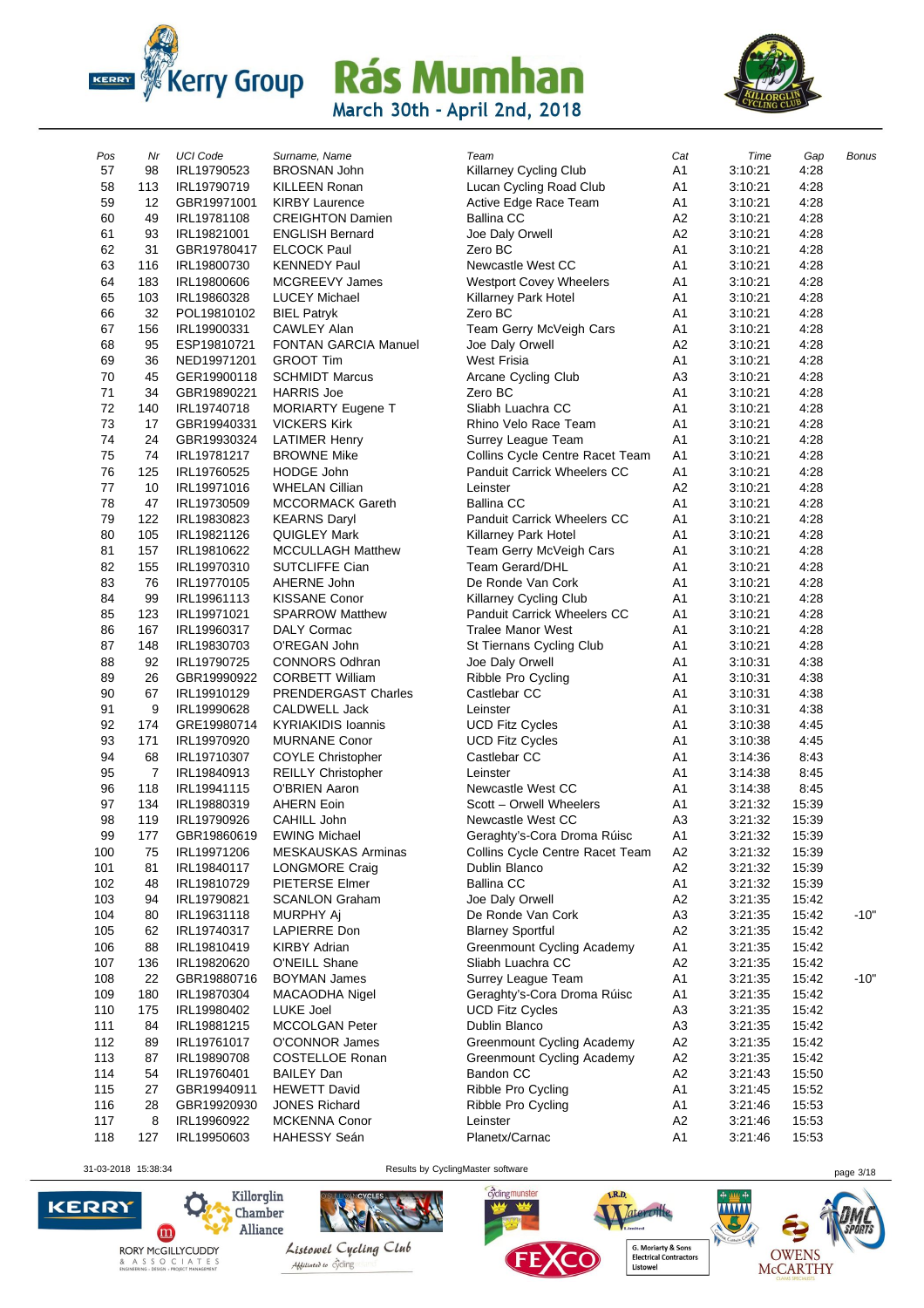



| Pos | Nr  | <b>UCI Code</b> | Surname, Name            | Team                               | Cat            | Time    | Gap        | Bonus |
|-----|-----|-----------------|--------------------------|------------------------------------|----------------|---------|------------|-------|
| 119 | 102 | IRL19920418     | <b>RYAN Simon</b>        | Killarney Park Hotel               | A1             | 3:21:49 | 15:56      |       |
| 120 | 72  | IRL19830829     | <b>BRENNAN Edward</b>    | Collins Cycle Centre Racet Team    | A <sub>1</sub> | 3:24:51 | 18:58      |       |
| 121 | 101 | IRL19800420     | <b>COUGHLAN David</b>    | Killarney Park Hotel               | A1             | 3:27:09 | 21:16      |       |
| 122 | 137 | IRL19811005     | <b>CLEVERLEY Richard</b> | Sliabh Luachra CC                  | A <sub>3</sub> | 3:27:11 | 21:18      |       |
| 123 | 150 | IRL19870830     | <b>REGAN Kieran</b>      | St Tiernans Cycling Club           | A <sub>1</sub> | 3:27:11 | 21:18      |       |
| 124 | 15  | GBR19940915     | <b>BOWERING Thomas</b>   | Active Edge Race Team              | A1             | 3:27:16 | 21:23      |       |
| 125 | 146 | IRL19830422     | <b>QUINN James</b>       | St Tiernans Cycling Club           | A1             | 3:27:52 | 21:59      |       |
| 126 | 41  | IRL19980702     | <b>GRENNELL Andre</b>    | Arcane Cycling Club                | A1             | 3:27:52 | 21:59      |       |
| 127 | 108 | IRL19871101     | <b>CASSERLY David</b>    | Longford Cycling Club              | A1             | 3:27:52 | 21:59      |       |
| 128 | 65  | IRL19850613     | <b>CROWLEY Michael</b>   | <b>Blarney Sportful</b>            | A1             | 3:27:52 | 21:59      |       |
| 129 | 187 | IRL19810925     | <b>ALLISON Darren</b>    | 010.ie ZeroOneZero                 | A2             | 3:27:52 | 21:59      |       |
| 130 | 110 | IRL19980103     | COSGROVE Seán            | Longford Cycling Club              | A <sub>2</sub> | 3:27:52 | 21:59      |       |
| 131 | 73  | IRL19760407     | <b>COLLINS P J</b>       | Collins Cycle Centre Racet Team    | A <sub>1</sub> | 3:27:52 | 21:59      |       |
| 132 | 64  | IRL19731007     | MULLOWNEY Owen           | <b>Blarney Sportful</b>            | A <sub>3</sub> | 3:27:52 | 21:59      |       |
| 133 | 139 | IRL19820912     | O'SULLIVAN John          | Sliabh Luachra CC                  | A <sub>3</sub> | 3:27:52 | 21:59      |       |
| 134 | 120 | IRL19750314     | O'DWYER Senan            | Newcastle West CC                  | A1             | 3:27:52 | 21:59      |       |
| 135 | 106 | IRL19820503     | <b>COX Stuart</b>        | Longford Cycling Club              | A <sub>1</sub> | 3:27:52 | 21:59      |       |
| 136 | 129 | IRL19760711     | <b>FOX Keith</b>         | Planetx/Carnac                     | A <sub>1</sub> | 3:27:52 | 21:59      |       |
| 137 | 63  | IRL19990129     | <b>GREER Jones</b>       | <b>Blarney Sportful</b>            | A <sub>3</sub> | 3:27:52 | 21:59      |       |
| 138 | 189 | IRL19850427     | <b>KENNEDY Matthew</b>   | 010.ie ZeroOneZero                 | A <sub>2</sub> | 3:27:52 | 21:59      |       |
| 139 | 86  | IRL19720730     | <b>GLEESON Vincent</b>   | <b>Greenmount Cycling Academy</b>  | A <sub>2</sub> | 3:27:52 | 21:59      |       |
| 140 | 91  | IRL19770508     | <b>GEARY Bryan</b>       | Joe Daly Orwell                    | A <sub>1</sub> | 3:27:52 | 21:59      |       |
| 141 | 79  | IRL19820525     | <b>SUTTON Edwin</b>      | De Ronde Van Cork                  | A2             | 3:27:52 | 21:59      |       |
| 142 | 42  | IRL19930104     | <b>ZAIDAN Darragh</b>    | Arcane Cycling Club                | A1             | 3:27:52 | 21:59      |       |
| 143 | 115 | IRL19790523     | <b>FLYNN Sean</b>        | Lucan Cycling Road Club            | A2             | 3:27:52 | 21:59      |       |
| 144 | 188 | IRL19921207     | <b>BRESNAN Daniel</b>    | 010.ie ZeroOneZero                 | A1             | 3:27:52 | 21:59      |       |
| 145 | 158 | IRL19810914     | <b>MURPHY Ciaran</b>     | Team Gerry McVeigh Cars            | A <sub>2</sub> | 3:27:52 | 21:59      |       |
| 146 | 190 | IRL19730824     | <b>CUMMINS Ken</b>       | 010.ie ZeroOneZero                 | A <sub>3</sub> | 3:27:52 | 21:59      |       |
| 147 | 114 | IRL19860902     | MCGETTIGAN John          | Lucan Cycling Road Club            | A <sub>2</sub> | 3:27:52 | 21:59      |       |
| 148 | 170 | IRL19800625     | O'SULLIVAN David         | <b>Tralee Manor West</b>           | A <sub>3</sub> | 3:27:52 | 21:59      |       |
| 149 | 173 | IRL19961020     | MCGREEHAN Nathan         | <b>UCD Fitz Cycles</b>             | A2             | 3:27:52 | 21:59      |       |
| 150 | 107 | IRL19851112     | <b>QUINN Shane</b>       | Longford Cycling Club              | A1             | 3:27:52 | 21:59      |       |
| 151 | 82  | IRL19720416     | <b>TALUMAA Tiit</b>      | Dublin Blanco                      | A2             | 3:27:52 | 21:59      |       |
| 152 | 124 | IRL19850508     | <b>CULLEN Raymond</b>    | <b>Panduit Carrick Wheelers CC</b> | A <sub>2</sub> | 3:27:52 | 21:59      |       |
| 153 | 138 | IRL19760911     | <b>HARTNETT Eamon</b>    | Sliabh Luachra CC                  | A2             | 3:27:52 | 21:59      |       |
| 154 | 70  | IRL19821203     | <b>BRENNAN David</b>     | Castlebar CC                       | A <sub>2</sub> | 3:28:07 | 22:14      |       |
| 155 | 90  | IRL19860904     | <b>MCCARTHY Kieran</b>   | Greenmount Cycling Academy         | A <sub>3</sub> | 3:28:31 | 22:38      |       |
| 156 | 169 | IRL19830829     | <b>SLATTERY Ciaran</b>   | <b>Tralee Manor West</b>           | A <sub>2</sub> | 3:38:43 | 32:50      |       |
| 157 | 59  | IRL19890420     | <b>MCCARTHY Michael</b>  | <b>Blarney CC-Blarney Castle</b>   | A <sub>1</sub> | 3:38:43 | 32:50      |       |
| 158 | 159 | IRL19800606     | <b>O'BRIEN Thomas</b>    | Team Gerry McVeigh Cars            | A <sub>2</sub> | 3:39:27 | 33:34      |       |
| 159 | 50  | TUR19770508     | <b>EKIZ Alex Nedim</b>   | <b>Ballina CC</b>                  | A <sub>2</sub> | 3:42:58 | 37:05      |       |
| 160 | 55  | IRL19660830     | <b>KEOHANE Don</b>       | <b>Bandon CC</b>                   | A <sub>3</sub> | 3:43:02 | 37:09      |       |
|     | 33  | GBR19931218     | <b>WILDE Andrew</b>      | Zero BC                            | A <sub>1</sub> |         | <b>DNF</b> |       |
|     | 43  | IRL19980327     | <b>BYRNE Ryan</b>        | Arcane Cycling Club                | A <sub>2</sub> |         | <b>DNF</b> |       |
|     | 52  | IRL19870918     | POWER Hugh               | <b>Bandon CC</b>                   | A <sub>2</sub> |         | <b>DNF</b> |       |
|     | 60  | IRL19740908     | <b>TUBRIDY Fergal</b>    | <b>Blarney CC-Blarney Castle</b>   | A <sub>3</sub> |         | <b>DNF</b> |       |
|     | 78  | IRL19860711     | <b>MOORE Ciaran</b>      | De Ronde Van Cork                  | A <sub>2</sub> |         | <b>DNF</b> |       |
|     | 83  | IRL19940922     | <b>DUFFY Timothy</b>     | Dublin Blanco                      | A <sub>2</sub> |         | <b>DNF</b> |       |
|     | 112 | IRL19760705     | <b>KEOGH Andrew</b>      | Lucan Cycling Road Club            | A <sub>1</sub> |         | <b>DNF</b> |       |
|     | 135 | IRL19770907     | <b>HUDSON Neal</b>       | Scott - Orwell Wheelers            | A <sub>1</sub> |         | DNF        |       |
|     | 149 | IRL19880329     | <b>HARMANEN Niko</b>     | St Tiernans Cycling Club           | A <sub>2</sub> |         | <b>DNF</b> |       |
|     | 160 | IRL19811203     | <b>SHEVLIN Declan</b>    | Team Gerry McVeigh Cars            | A <sub>2</sub> |         | <b>DNF</b> |       |
|     | 168 | IRL19931225     | <b>GRIFFIN Stephen</b>   | <b>Tralee Manor West</b>           | A <sub>3</sub> |         | <b>DNF</b> |       |
|     | 179 | GBR19980715     | <b>LORD Louis</b>        | Geraghty's-Cora Droma Rúisc        | A <sub>1</sub> |         | <b>DNF</b> |       |
|     |     |                 |                          |                                    |                |         |            |       |
|     | 44  | IRL19971207     | GILMORE Sam              | Arcane Cycling Club                | A <sub>2</sub> |         | <b>DSQ</b> |       |
|     | 61  | IRL19790802     | <b>CREAN Kieran</b>      | <b>Blarney Sportful</b>            | A <sub>1</sub> |         | <b>DSQ</b> |       |
|     | 117 | IRL19821016     | <b>COLEMAN Bobby</b>     | Newcastle West CC                  | A <sub>1</sub> |         | <b>DSQ</b> |       |

31-03-2018 15:38:34 Results by CyclingMaster software page 4/18





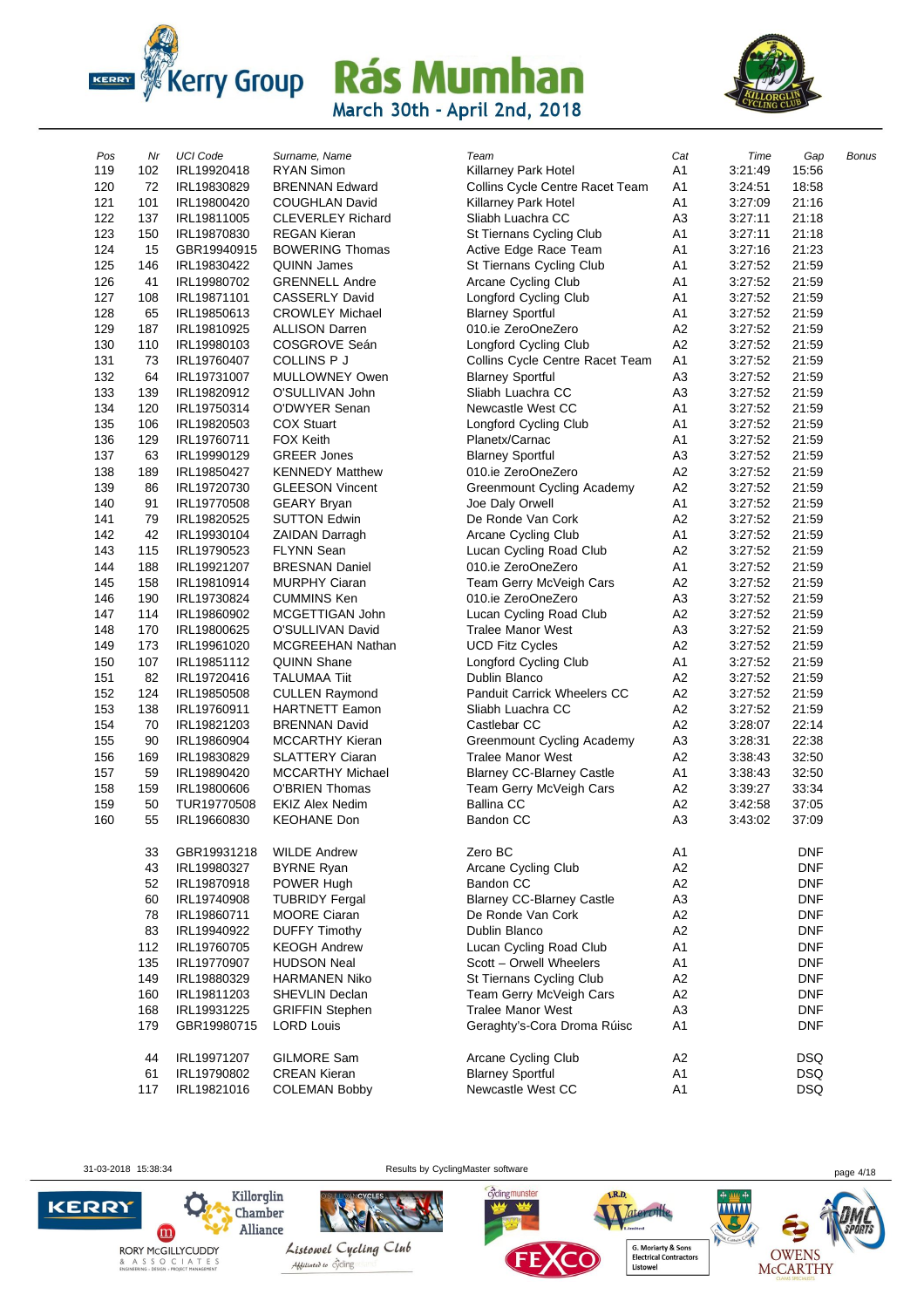



#### **Result Stage 2 : Listowel and Athea (March 31st) - S2 Category**

| Pos            | Nr        | <b>UCI Code</b>            | Surname, Name                          | Team                                                  | Cat                              | Time    | Gap                      | Bonus |
|----------------|-----------|----------------------------|----------------------------------------|-------------------------------------------------------|----------------------------------|---------|--------------------------|-------|
| $\mathbf{1}$   | 97        | IRL19870319                | <b>TREACY Marcus</b>                   | Killarney Cycling Club                                | A <sub>2</sub>                   | 3:10:19 | 4:26                     |       |
| 2              | 53        | IRL19780401                | <b>CANTY Jeremy</b>                    | <b>Bandon CC</b>                                      | A <sub>2</sub>                   | 3:10:21 | 4:28                     |       |
| 3              | 153       | IRL19951213                | <b>DWYER Cian</b>                      | <b>Team Gerard/DHL</b>                                | A <sub>2</sub>                   | 3:10:21 | 4:28                     |       |
| 4              | 100       | IRL19770228                | <b>CLIFFORD Patrick</b>                | Killarney Cycling Club                                | A <sub>2</sub>                   | 3:10:21 | 4:28                     |       |
| 5              | 77        | IRL19800530                | <b>FULLER Shane</b>                    | De Ronde Van Cork                                     | A <sub>2</sub>                   | 3:10:21 | 4:28                     |       |
| 6              | 49        | IRL19781108                | <b>CREIGHTON Damien</b>                | <b>Ballina CC</b>                                     | A2                               | 3:10:21 | 4:28                     |       |
| $\overline{7}$ | 93        | IRL19821001                | <b>ENGLISH Bernard</b>                 | Joe Daly Orwell                                       | A <sub>2</sub>                   | 3:10:21 | 4:28                     |       |
| 8              | 95        | ESP19810721                | <b>FONTAN GARCIA Manuel</b>            | Joe Daly Orwell                                       | A <sub>2</sub>                   | 3:10:21 | 4:28                     |       |
| 9              | 45        | GER19900118                | <b>SCHMIDT Marcus</b>                  | Arcane Cycling Club                                   | A <sub>3</sub>                   | 3:10:21 | 4:28                     |       |
| 10             | 10        | IRL19971016                | <b>WHELAN Cillian</b>                  | Leinster                                              | A <sub>2</sub>                   | 3:10:21 | 4:28                     |       |
| 11             | 119       | IRL19790926                | CAHILL John                            | Newcastle West CC                                     | A <sub>3</sub>                   | 3:21:32 | 15:39                    |       |
| 12             | 75        | IRL19971206                | <b>MESKAUSKAS Arminas</b>              | <b>Collins Cycle Centre Racet Team</b>                | A <sub>2</sub>                   | 3:21:32 | 15:39                    |       |
| 13             | 81        | IRL19840117                | LONGMORE Craig                         | Dublin Blanco                                         | A <sub>2</sub>                   | 3:21:32 | 15:39                    |       |
| 14             | 94        | IRL19790821                | <b>SCANLON Graham</b>                  | Joe Daly Orwell                                       | A <sub>2</sub>                   | 3:21:35 | 15:42                    |       |
| 15             | 80        | IRL19631118                | MURPHY Aj                              | De Ronde Van Cork                                     | A <sub>3</sub>                   | 3:21:35 | 15:42                    |       |
| 16             | 62        | IRL19740317                | LAPIERRE Don                           | <b>Blarney Sportful</b>                               | A <sub>2</sub>                   | 3:21:35 | 15:42                    |       |
| 17             | 136       | IRL19820620                | O'NEILL Shane                          | Sliabh Luachra CC                                     | A <sub>2</sub>                   | 3:21:35 | 15:42                    |       |
| 18             | 175       | IRL19980402                | LUKE Joel                              | <b>UCD Fitz Cycles</b>                                | A <sub>3</sub>                   | 3:21:35 | 15:42                    |       |
| 19             | 84        | IRL19881215                | <b>MCCOLGAN Peter</b>                  | Dublin Blanco                                         | A <sub>3</sub>                   | 3:21:35 | 15:42                    |       |
| 20             | 89        | IRL19761017                | O'CONNOR James                         | Greenmount Cycling Academy                            | A2                               | 3:21:35 | 15:42                    |       |
| 21             | 87        | IRL19890708                | COSTELLOE Ronan                        | Greenmount Cycling Academy                            | A <sub>2</sub>                   | 3:21:35 | 15:42                    |       |
| 22             | 54        | IRL19760401                | <b>BAILEY Dan</b>                      | Bandon CC                                             | A <sub>2</sub>                   | 3:21:43 | 15:50                    |       |
| 23             | 8         | IRL19960922                | <b>MCKENNA Conor</b>                   | Leinster                                              | A <sub>2</sub>                   | 3:21:46 | 15:53                    |       |
| 24             | 137       | IRL19811005                | <b>CLEVERLEY Richard</b>               | Sliabh Luachra CC                                     | A <sub>3</sub>                   | 3:27:11 | 21:18                    |       |
| 25             | 187       | IRL19810925                | <b>ALLISON Darren</b>                  | 010.ie ZeroOneZero                                    | A <sub>2</sub>                   | 3:27:52 | 21:59                    |       |
| 26             | 110       | IRL19980103                | COSGROVE Seán                          | Longford Cycling Club                                 | A <sub>2</sub>                   | 3:27:52 | 21:59                    |       |
| 27             | 64        | IRL19731007                | <b>MULLOWNEY Owen</b>                  | <b>Blarney Sportful</b>                               | A <sub>3</sub>                   | 3:27:52 | 21:59                    |       |
| 28             | 139       | IRL19820912                | O'SULLIVAN John                        | Sliabh Luachra CC                                     | A <sub>3</sub>                   | 3:27:52 | 21:59                    |       |
| 29             | 63        | IRL19990129                | <b>GREER Jones</b>                     | <b>Blarney Sportful</b>                               | A <sub>3</sub>                   | 3:27:52 | 21:59                    |       |
| 30             | 189       | IRL19850427                | <b>KENNEDY Matthew</b>                 | 010.ie ZeroOneZero                                    | A2                               | 3:27:52 | 21:59                    |       |
| 31             | 86        | IRL19720730                | <b>GLEESON Vincent</b>                 | Greenmount Cycling Academy                            | A2                               | 3:27:52 | 21:59                    |       |
| 32             | 79        | IRL19820525                | <b>SUTTON Edwin</b>                    | De Ronde Van Cork                                     | A <sub>2</sub>                   | 3:27:52 | 21:59                    |       |
| 33             | 115       | IRL19790523                | <b>FLYNN Sean</b>                      | Lucan Cycling Road Club                               | A <sub>2</sub>                   | 3:27:52 | 21:59                    |       |
| 34             | 158       | IRL19810914                | <b>MURPHY Ciaran</b>                   | Team Gerry McVeigh Cars                               | A <sub>2</sub>                   | 3:27:52 | 21:59                    |       |
| 35             | 190       | IRL19730824                | <b>CUMMINS Ken</b>                     | 010.ie ZeroOneZero                                    | A <sub>3</sub>                   | 3:27:52 | 21:59                    |       |
| 36             | 114       | IRL19860902                | MCGETTIGAN John                        | Lucan Cycling Road Club                               | A <sub>2</sub>                   | 3:27:52 | 21:59                    |       |
| 37             | 170       | IRL19800625                | O'SULLIVAN David                       | <b>Tralee Manor West</b>                              | A <sub>3</sub>                   | 3:27:52 | 21:59                    |       |
| 38             | 173       | IRL19961020                | MCGREEHAN Nathan                       | <b>UCD Fitz Cycles</b>                                | A <sub>2</sub>                   | 3:27:52 | 21:59                    |       |
| 39             | 82        | IRL19720416                | <b>TALUMAA Tiit</b>                    | Dublin Blanco                                         | A <sub>2</sub>                   | 3:27:52 | 21:59                    |       |
| 40             | 124       | IRL19850508                | <b>CULLEN Raymond</b>                  | <b>Panduit Carrick Wheelers CC</b>                    | A <sub>2</sub>                   | 3:27:52 | 21:59                    |       |
| 41             | 138       | IRL19760911                | <b>HARTNETT Eamon</b>                  | Sliabh Luachra CC                                     | A <sub>2</sub>                   | 3:27:52 | 21:59                    |       |
| 42             | 70        | IRL19821203                | <b>BRENNAN David</b>                   | Castlebar CC                                          | A <sub>2</sub>                   | 3:28:07 | 22:14                    |       |
| 43             | 90        | IRL19860904                | <b>MCCARTHY Kieran</b>                 | Greenmount Cycling Academy                            | A <sub>3</sub>                   | 3:28:31 | 22:38                    |       |
| 44             | 169       | IRL19830829                | <b>SLATTERY Ciaran</b>                 | <b>Tralee Manor West</b>                              | A <sub>2</sub>                   | 3:38:43 | 32:50                    |       |
| 45             | 159       | IRL19800606                | <b>O'BRIEN Thomas</b>                  | Team Gerry McVeigh Cars                               | A <sub>2</sub>                   | 3:39:27 | 33:34                    |       |
| 46             | 50        | TUR19770508                | <b>EKIZ Alex Nedim</b>                 | <b>Ballina CC</b>                                     | A2                               | 3:42:58 | 37:05                    |       |
| 47             | 55        | IRL19660830                | <b>KEOHANE Don</b>                     | Bandon CC                                             | A <sub>3</sub>                   | 3:43:02 | 37:09                    |       |
|                |           |                            |                                        |                                                       |                                  |         |                          |       |
|                | 43        | IRL19980327                | <b>BYRNE Ryan</b>                      | Arcane Cycling Club                                   | A <sub>2</sub>                   |         | <b>DNF</b>               |       |
|                | 52        | IRL19870918                | POWER Hugh                             | <b>Bandon CC</b>                                      | A <sub>2</sub>                   |         | <b>DNF</b>               |       |
|                | 60        | IRL19740908                | <b>TUBRIDY Fergal</b>                  | <b>Blarney CC-Blarney Castle</b><br>De Ronde Van Cork | A <sub>3</sub>                   |         | <b>DNF</b>               |       |
|                | 78        | IRL19860711                | MOORE Ciaran                           |                                                       | A <sub>2</sub>                   |         | <b>DNF</b>               |       |
|                | 83<br>149 | IRL19940922                | <b>DUFFY Timothy</b>                   | Dublin Blanco<br>St Tiernans Cycling Club             | A <sub>2</sub><br>A <sub>2</sub> |         | <b>DNF</b><br><b>DNF</b> |       |
|                | 160       | IRL19880329<br>IRL19811203 | <b>HARMANEN Niko</b><br>SHEVLIN Declan | Team Gerry McVeigh Cars                               | A <sub>2</sub>                   |         | <b>DNF</b>               |       |
|                | 168       | IRL19931225                | <b>GRIFFIN Stephen</b>                 | <b>Tralee Manor West</b>                              | A <sub>3</sub>                   |         | <b>DNF</b>               |       |
|                |           |                            |                                        |                                                       |                                  |         |                          |       |
|                | 44        | IRL19971207                | GILMORE Sam                            | Arcane Cycling Club                                   | A <sub>2</sub>                   |         | <b>DSQ</b>               |       |
|                |           |                            |                                        |                                                       |                                  |         |                          |       |

31-03-2018 15:38:34 Results by CyclingMaster software page 5/18



OWENS<br>McCARTHY

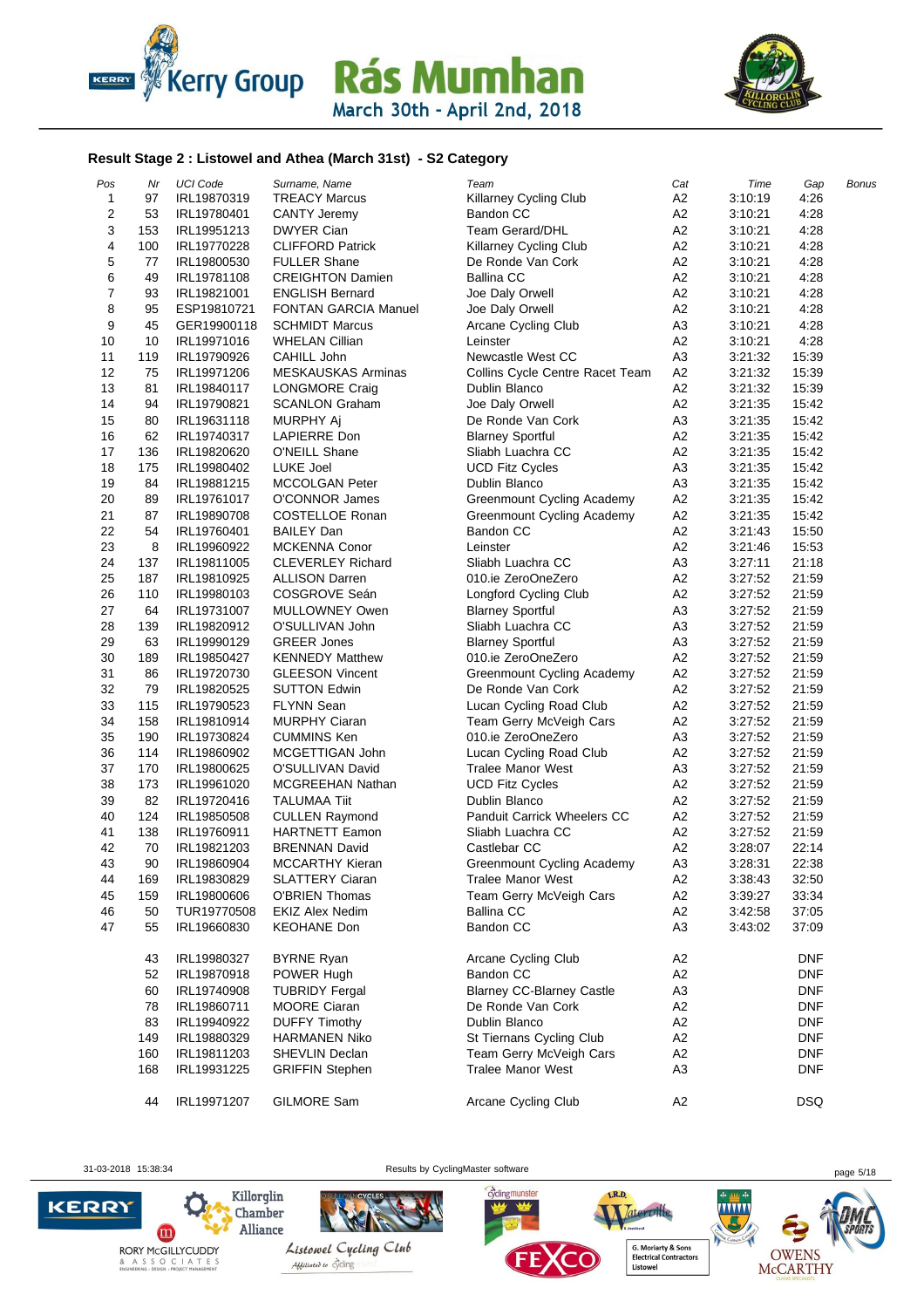



#### **Individual Classification by Time after Stage 2 : Listowel and Athea (March 31st)**

| Pos            | Nr  | <b>UCI Code</b>            | Surname, Name                        | Team                                   | Cat            | Time    | Gap  | <b>Bonus</b> |
|----------------|-----|----------------------------|--------------------------------------|----------------------------------------|----------------|---------|------|--------------|
| 1              | 40  | NED19890130                | <b>BEEN Wouter</b>                   | <b>West Frisia</b>                     | A1             | 5:17:55 |      | 5"           |
| $\mathbf 2$    | 162 | ITA19930904                | CIGALA Matteo                        | Viner/Caremark/Pactimo                 | A1             | 5:18:04 | 0:09 | 3"           |
| 3              | 1   | IRL19940308                | MCKENNA Sean                         | Team Ireland Development Squad         | $A+$           | 5:18:07 | 0:12 |              |
| 4              | 16  | GBR19850917                | <b>GARTHWAITE Matthew</b>            | Rhino Velo Race Team                   | A1             | 5:18:07 |      |              |
| 5              | 143 | IRL19890425                | DAVENPORT James                      | Strata3-Velorevolution Cycling Team A1 |                | 5:18:11 | 0:16 |              |
| 6              | 29  | GBR19940104                | <b>LUHRS Alex</b>                    | Ribble Pro Cycling                     | A1             | 5:19:07 | 1:12 |              |
| $\overline{7}$ | 14  | GBR19940304                | <b>ATKINS Toby</b>                   | Active Edge Race Team                  | A1             | 5:19:09 | 1:14 |              |
| 8              | 163 | IRL19930216                | <b>HENNEBRY Conor</b>                | Viner/Caremark/Pactimo                 | A1             | 5:19:12 | 1:17 |              |
| 9              | 2   | IRL19970203                | MCDUNPHY Conn                        | Team Ireland Development Squad         | $A+$           | 5:19:16 | 1:21 |              |
| 10             | 145 | IRL19850702                | <b>MURRAY Stephen</b>                | Strata3-Velorevolution Cycling Team A1 |                | 5:19:18 | 1:23 |              |
| 11             | 165 | IRL19870311                | MCLAUGHLIN Ronan                     | Viner/Caremark/Pactimo                 | A1             | 5:19:24 | 1:29 |              |
| 12             | 20  | GBR19951109                | <b>FERGUSON Callum</b>               | Rhino Velo Race Team                   | A1             | 5:19:24 |      |              |
| 13             | 5   | IRL19990212                | <b>CORKERY Dillon</b>                | Team Ireland Development Squad         | A <sub>1</sub> | 5:19:26 | 1:31 |              |
| 14             | 4   | IRL19980208                | <b>MCCANN Conor</b>                  | Team Ireland Development Squad         | A1             | 5:19:26 |      |              |
| 15             | 176 | GBR19940424                | <b>CLARKE Matthew</b>                | Geraghty's-Cora Droma Rúisc            | A1             | 5:19:26 |      |              |
| 16             | 38  | NED19941223                | <b>OTTENBROS Joury</b>               | <b>West Frisia</b>                     | A1             | 5:19:26 |      |              |
| 17             | 166 | IRL19810214                | <b>MOYNIHAN Cathal</b>               | <b>Tralee Manor West</b>               | A1             | 5:19:26 |      |              |
| 18             | 164 | IRL19990119                | <b>SMITH Luke</b>                    | Viner/Caremark/Pactimo                 | A1             | 5:19:26 |      |              |
| 19             | 3   | IRL19971107                | <b>TRULOCK Dermot</b>                | Team Ireland Development Squad         | $A+$           | 5:19:26 |      |              |
| 20             | 142 | IRL19900817                | <b>LAVERY Philip</b>                 | Strata3-Velorevolution Cycling Team A1 |                | 5:19:26 |      |              |
| 21             | 178 |                            |                                      |                                        |                |         |      |              |
| 22             |     | GBR19940109<br>IRL19840213 | <b>JOBBER James</b><br>O'BRIEN Paidi | Geraghty's-Cora Droma Rúisc            | A1             | 5:19:26 |      |              |
|                | 151 |                            |                                      | <b>Team Gerard/DHL</b>                 | A1             | 5:19:26 |      |              |
| 23             | 6   | IRL19960924                | <b>RYAN Fintan</b>                   | Leinster                               | A1             | 5:19:30 | 1:35 |              |
| 24             | 37  | NED19971022                | <b>RIJK Dorus de</b>                 | West Frisia                            | A1             | 5:19:30 |      |              |
| 25             | 25  | GBR19930802                | <b>CARPENTER Lawrence</b>            | Surrey League Team                     | A <sub>1</sub> | 5:19:30 |      |              |
| 26             | 56  | IRL19870210                | O'CONNELL Eoin                       | <b>Blarney CC-Blarney Castle</b>       | A <sub>1</sub> | 5:19:30 |      |              |
| 27             | 21  | GBR19750325                | <b>MCNAMARA Chris</b>                | Surrey League Team                     | A1             | 5:19:30 |      |              |
| 28             | 181 | IRL19810608                | <b>MEANEY Richard</b>                | <b>Westport Covey Wheelers</b>         | A1             | 5:19:30 |      |              |
| 29             | 69  | IRL19960122                | <b>BRODY David</b>                   | Castlebar CC                           | A <sub>1</sub> | 5:19:30 |      |              |
| 30             | 18  | GBR19960515                | <b>HAYWARD Oliver</b>                | Rhino Velo Race Team                   | A <sub>1</sub> | 5:19:30 |      |              |
| 31             | 161 | IRL19820407                | LACEY Seán                           | Viner/Caremark/Pactimo                 | A1             | 5:19:30 |      |              |
| 32             | 57  | IRL19840905                | SHEAHAN Colm                         | <b>Blarney CC-Blarney Castle</b>       | A <sub>1</sub> | 5:19:30 |      |              |
| 33             | 19  | GBR19830125                | POOK Chris                           | Rhino Velo Race Team                   | A1             | 5:21:24 | 3:29 |              |
| 34             | 46  | IRL19871208                | <b>CLARKE Patrick</b>                | <b>Ballina CC</b>                      | A1             | 5:21:25 | 3:30 |              |
| 35             | 141 | IRL19780417                | FITZGERALD Michael                   | Strata3-Velorevolution Cycling Team A1 |                | 5:21:47 | 3:52 |              |
| 36             | 17  | GBR19940331                | <b>VICKERS Kirk</b>                  | Rhino Velo Race Team                   | A <sub>1</sub> | 5:22:15 | 4:20 |              |
| 37             | 121 | IRL19961003                | <b>BLANCHFIELD Jamie</b>             | <b>Panduit Carrick Wheelers CC</b>     | A1             | 5:22:17 | 4:22 |              |
| 38             | 144 | IRL19740114                | DOYLE Anthony                        | Strata3-Velorevolution Cycling Team A1 |                | 5:22:26 | 4:31 |              |
| 39             | 97  | IRL19870319                | <b>TREACY Marcus</b>                 | <b>Killarney Cycling Club</b>          | A2             | 5:22:26 |      |              |
| 40             | 30  | GBR19890512                | <b>REES Jack</b>                     | Ribble Pro Cycling                     | A1             | 5:22:28 | 4:33 |              |
| 41             | 132 | IRL19800121                | O'FLYNN Ronan                        | Scott - Orwell Wheelers                | A <sub>1</sub> | 5:22:28 |      |              |
| 42             | 126 | IRL19940316                | <b>REA Craig</b>                     | Planetx/Carnac                         | A <sub>1</sub> | 5:22:28 |      |              |
| 43             | 100 | IRL19770228                | <b>CLIFFORD Patrick</b>              | Killarney Cycling Club                 | A2             | 5:22:28 |      |              |
| 44             | 152 | IRL19980703                | <b>YOUNG Reece</b>                   | Team Gerard/DHL                        | A1             | 5:22:28 |      |              |
| 45             | 153 | IRL19951213                | <b>DWYER Cian</b>                    | <b>Team Gerard/DHL</b>                 | A2             | 5:22:28 |      |              |
| 46             | 98  | IRL19790523                | <b>BROSNAN John</b>                  | Killarney Cycling Club                 | A1             | 5:22:28 |      |              |
| 47             | 104 | IRL19830920                | <b>NORTON Paul</b>                   | Killarney Park Hotel                   | A <sub>1</sub> | 5:22:28 |      |              |
| 48             | 93  | IRL19821001                | <b>ENGLISH Bernard</b>               | Joe Daly Orwell                        | A2             | 5:22:28 |      |              |
| 49             | 147 | IRL19810703                | <b>GREALLY Adam</b>                  | St Tiernans Cycling Club               | A1             | 5:22:28 |      |              |
| 50             | 77  | IRL19800530                | <b>FULLER Shane</b>                  | De Ronde Van Cork                      | A <sub>2</sub> | 5:22:28 |      |              |
| 51             | 111 | IRL19930906                | <b>CAMPBELL GROGAN Ross</b>          | Lucan Cycling Road Club                | A <sub>1</sub> | 5:22:28 |      |              |
| 52             | 12  | GBR19971001                | <b>KIRBY Laurence</b>                | Active Edge Race Team                  | A1             | 5:22:28 |      |              |
| 53             | 34  | GBR19890221                | <b>HARRIS Joe</b>                    | Zero BC                                | A <sub>1</sub> | 5:22:28 |      |              |
| 54             | 140 | IRL19740718                | <b>MORIARTY Eugene T</b>             | Sliabh Luachra CC                      | A1             | 5:22:28 |      |              |
| 55             | 128 | IRL19981227                | <b>KEARNEY Aaron</b>                 | Planetx/Carnac                         | A1             | 5:22:28 |      |              |
| 56             | 36  | NED19971201                | <b>GROOT Tim</b>                     | <b>West Frisia</b>                     | A <sub>1</sub> | 5:22:28 |      |              |
| 57             | 53  | IRL19780401                | <b>CANTY Jeremy</b>                  | Bandon CC                              | A <sub>2</sub> | 5:22:28 |      |              |
| 58             | 116 | IRL19800730                | <b>KENNEDY Paul</b>                  | Newcastle West CC                      | A <sub>1</sub> | 5:22:28 |      |              |
| 59             | 45  | GER19900118                | <b>SCHMIDT Marcus</b>                | Arcane Cycling Club                    | A3             | 5:22:28 |      |              |
| 60             |     |                            | MCGREEVY James                       |                                        | A1             |         |      |              |
|                | 183 | IRL19800606                |                                      | Westport Covey Wheelers                |                | 5:22:28 |      |              |

**KERRY** 

31-03-2018 15:38:34 Results by CyclingMaster software page 6/18







cyclingmunster

G. Moriarty & Sons<br>Electrical Contractors<br>Listowel

Tateroille,

....

LR.D.

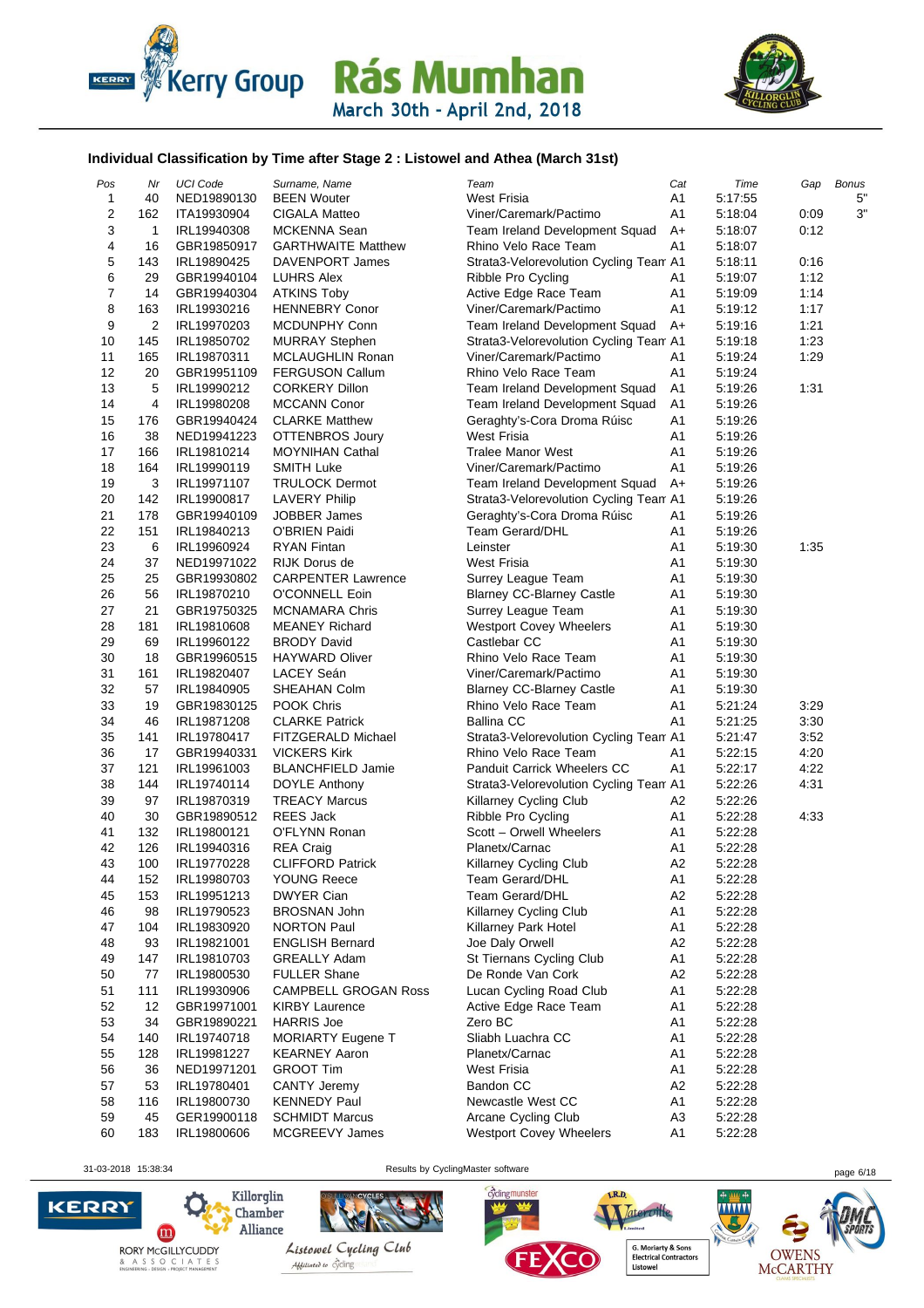



| Pos      | Nr       | <b>UCI Code</b>            | Surname, Name                        | Team                                       | Cat                  | Time               | Gap            | <b>Bonus</b> |
|----------|----------|----------------------------|--------------------------------------|--------------------------------------------|----------------------|--------------------|----------------|--------------|
| 61       | 122      | IRL19830823                | <b>KEARNS Daryl</b>                  | Panduit Carrick Wheelers CC                | A <sub>1</sub>       | 5:22:28            |                |              |
| 62       | 35       | GBR19900706                | <b>KENNEALLY Ben</b>                 | Zero BC                                    | A1                   | 5:22:28            |                |              |
| 63       | 113      | IRL19790719                | KILLEEN Ronan                        | Lucan Cycling Road Club                    | A <sub>1</sub>       | 5:22:28            |                |              |
| 64       | 31       | GBR19780417                | <b>ELCOCK Paul</b>                   | Zero BC                                    | A1                   | 5:22:28            |                |              |
| 65       | 32       | POL19810102                | <b>BIEL Patryk</b>                   | Zero BC                                    | A1                   | 5:22:28            |                |              |
| 66       | 125      | IRL19760525                | <b>HODGE John</b>                    | <b>Panduit Carrick Wheelers CC</b>         | A <sub>1</sub>       | 5:22:28            |                |              |
| 67       | 155      | IRL19970310                | SUTCLIFFE Cian                       | <b>Team Gerard/DHL</b>                     | A1                   | 5:22:28            |                |              |
| 68       | 167      | IRL19960317                | <b>DALY Cormac</b>                   | <b>Tralee Manor West</b>                   | A1                   | 5:22:28            |                |              |
| 69       | 123      | IRL19971021                | <b>SPARROW Matthew</b>               | <b>Panduit Carrick Wheelers CC</b>         | A <sub>1</sub>       | 5:22:28            |                |              |
| 70       | 47       | IRL19730509                | MCCORMACK Gareth                     | <b>Ballina CC</b>                          | A <sub>1</sub>       | 5:22:28            |                |              |
| 71       | 105      | IRL19821126                | <b>QUIGLEY Mark</b>                  | Killarney Park Hotel                       | A <sub>1</sub>       | 5:22:28            |                |              |
| 72       | 99       | IRL19961113                | <b>KISSANE Conor</b>                 | Killarney Cycling Club                     | A <sub>1</sub>       | 5:22:28            |                |              |
| 73       | 67       | IRL19910129                | <b>PRENDERGAST Charles</b>           | Castlebar CC                               | A1                   | 5:22:38            | 4:43           |              |
| 74       | 171      | IRL19970920                | <b>MURNANE Conor</b>                 | <b>UCD Fitz Cycles</b>                     | A1                   | 5:22:45            | 4:50           |              |
| 75       | 174      | GRE19980714                | <b>KYRIAKIDIS loannis</b>            | <b>UCD Fitz Cycles</b>                     | A <sub>1</sub>       | 5:22:45            |                |              |
| 76       | 96       | IRL19860814                | <b>MAES Richard</b>                  | Killarney Cycling Club                     | A <sub>1</sub>       | 5:23:28            | 5:33           |              |
| 77       | 7        | IRL19840913                | REILLY Christopher                   | Leinster                                   | A1                   | 5:26:45            | 8:50           |              |
| 78       | 24       | GBR19930324                | <b>LATIMER Henry</b>                 | Surrey League Team                         | A1                   | 5:28:57            | 11:02          |              |
| 79       | 148      | IRL19830703                | O'REGAN John                         | St Tiernans Cycling Club                   | A1                   | 5:28:57            |                |              |
| 80       | 23       | GBR19990523                | <b>HILL Joe</b>                      | Surrey League Team                         | A <sub>1</sub>       | 5:29:43            | 11:48          |              |
| 81       | 95       | ESP19810721                | <b>FONTAN GARCIA Manuel</b>          | Joe Daly Orwell                            | A2                   | 5:31:52            | 13:57          |              |
| 82       | 133      | IRL19900612                | <b>STEVENS Freddie</b>               | Scott - Orwell Wheelers                    | A <sub>1</sub>       | 5:31:55            | 14:00          |              |
| 83       | 74       | IRL19781217                | <b>BROWNE Mike</b>                   | Collins Cycle Centre Racet Team            | A <sub>1</sub>       | 5:31:55            |                |              |
| 84       | 10       | IRL19971016                | <b>WHELAN Cillian</b>                | Leinster                                   | A2                   | 5:31:55            |                |              |
| 85       | 154      | IRL19971112                | <b>MOORE Sean</b>                    | Team Gerard/DHL                            | A1                   | 5:32:02            | 14:07          |              |
| 86       | 92       | IRL19790725                | <b>CONNORS Odhran</b>                | Joe Daly Orwell                            | A <sub>1</sub>       | 5:32:05            | 14:10          |              |
| 87       | 26       | GBR19990922                | <b>CORBETT William</b>               | Ribble Pro Cycling                         | A <sub>1</sub>       | 5:32:08            | 14:13          |              |
| 88       | 76       | IRL19770105                | AHERNE John                          | De Ronde Van Cork                          | A1                   | 5:32:48            | 14:53          |              |
| 89       | 157      | IRL19810622                | <b>MCCULLAGH Matthew</b>             | Team Gerry McVeigh Cars                    | A <sub>1</sub>       | 5:32:49            | 14:54          |              |
| 90       | 9        | IRL19990628                | CALDWELL Jack                        | Leinster                                   | A <sub>1</sub>       | 5:32:59            | 15:04          |              |
| 91<br>92 | 156      | IRL19900331                | <b>CAWLEY Alan</b>                   | Team Gerry McVeigh Cars                    | A <sub>1</sub><br>A2 | 5:33:38            | 15:43          |              |
| 93       | 81       | IRL19840117                | <b>LONGMORE Craig</b>                | Dublin Blanco                              | A <sub>2</sub>       | 5:33:39            | 15:44          |              |
| 94       | 87<br>54 | IRL19890708<br>IRL19760401 | COSTELLOE Ronan<br><b>BAILEY Dan</b> | Greenmount Cycling Academy<br>Bandon CC    | A <sub>2</sub>       | 5:33:42<br>5:33:50 | 15:47<br>15:55 |              |
| 95       | 22       | GBR19880716                | <b>BOYMAN James</b>                  |                                            | A <sub>1</sub>       | 5:33:52            | 15:57          |              |
| 96       | 102      | IRL19920418                | <b>RYAN Simon</b>                    | Surrey League Team                         | A <sub>1</sub>       | 5:33:56            | 16:01          |              |
| 97       | 39       | NED19900117                | <b>SWEERING Harry</b>                | Killarney Park Hotel<br><b>West Frisia</b> | A <sub>1</sub>       | 5:35:06            | 17:11          | 1"           |
| 98       | 68       | IRL19710307                | <b>COYLE Christopher</b>             | Castlebar CC                               | A1                   | 5:36:53            | 18:58          |              |
| 99       | 118      | IRL19941115                | O'BRIEN Aaron                        | Newcastle West CC                          | A1                   | 5:36:58            | 19:03          |              |
| 100      | 49       | IRL19781108                | <b>CREIGHTON Damien</b>              | <b>Ballina CC</b>                          | A <sub>2</sub>       | 5:39:05            | 21:10          |              |
| 101      | 103      | IRL19860328                | <b>LUCEY Michael</b>                 | Killarney Park Hotel                       | A <sub>1</sub>       | 5:39:09            | 21:14          |              |
| 102      | 101      | IRL19800420                | <b>COUGHLAN David</b>                | Killarney Park Hotel                       | A1                   | 5:39:16            | 21:21          |              |
| 103      | 91       | IRL19770508                | <b>GEARY Bryan</b>                   | Joe Daly Orwell                            | A1                   | 5:39:59            | 22:04          |              |
| 104      | 107      | IRL19851112                | <b>QUINN Shane</b>                   | Longford Cycling Club                      | A1                   | 5:39:59            |                |              |
| 105      | 177      | GBR19860619                | <b>EWING Michael</b>                 | Geraghty's-Cora Droma Rúisc                | A <sub>1</sub>       | 5:43:03            | 25:08          |              |
| 106      | 180      | IRL19870304                | MACAODHA Nigel                       | Geraghty's-Cora Droma Rúisc                | A1                   | 5:43:09            | 25:14          |              |
| 107      | 8        | IRL19960922                | <b>MCKENNA Conor</b>                 | Leinster                                   | A <sub>2</sub>       | 5:43:20            | 25:25          |              |
| 108      | 28       | GBR19920930                | <b>JONES Richard</b>                 | Ribble Pro Cycling                         | A <sub>1</sub>       | 5:43:23            | 25:28          |              |
| 109      | 127      | IRL19950603                | <b>HAHESSY Seán</b>                  | Planetx/Carnac                             | A1                   | 5:43:29            | 25:34          |              |
| 110      | 119      | IRL19790926                | CAHILL John                          | Newcastle West CC                          | A <sub>3</sub>       | 5:43:49            | 25:54          |              |
| 111      | 94       | IRL19790821                | <b>SCANLON Graham</b>                | Joe Daly Orwell                            | A <sub>2</sub>       | 5:43:52            | 25:57          |              |
| 112      | 48       | IRL19810729                | PIETERSE Elmer                       | <b>Ballina CC</b>                          | A <sub>1</sub>       | 5:43:52            |                |              |
| 113      | 84       | IRL19881215                | MCCOLGAN Peter                       | Dublin Blanco                              | A <sub>3</sub>       | 5:43:55            | 26:00          |              |
| 114      | 62       | IRL19740317                | LAPIERRE Don                         | <b>Blarney Sportful</b>                    | A <sub>2</sub>       | 5:43:55            |                |              |
| 115      | 88       | IRL19810419                | <b>KIRBY Adrian</b>                  | Greenmount Cycling Academy                 | A1                   | 5:43:55            |                |              |
| 116      | 136      | IRL19820620                | O'NEILL Shane                        | Sliabh Luachra CC                          | A <sub>2</sub>       | 5:44:03            | 26:08          |              |
| 117      | 175      | IRL19980402                | LUKE Joel                            | <b>UCD Fitz Cycles</b>                     | A <sub>3</sub>       | 5:44:03            |                |              |
| 118      | 89       | IRL19761017                | O'CONNOR James                       | Greenmount Cycling Academy                 | A <sub>2</sub>       | 5:44:03            |                |              |
| 119      | 80       | IRL19631118                | MURPHY Aj                            | De Ronde Van Cork                          | A <sub>3</sub>       | 5:44:05            | 26:10          |              |
| 120      | 15       | GBR19940915                | <b>BOWERING Thomas</b>               | Active Edge Race Team                      | A <sub>1</sub>       | 5:45:52            | 27:57          |              |
| 121      | 72       | IRL19830829                | <b>BRENNAN Edward</b>                | Collins Cycle Centre Racet Team            | A <sub>1</sub>       | 5:47:11            | 29:16          |              |
| 122      | 137      | IRL19811005                | <b>CLEVERLEY Richard</b>             | Sliabh Luachra CC                          | A <sub>3</sub>       | 5.49.31            | 31:36          |              |

31-03-2018 15:38:34 Results by CyclingMaster software page 7/18

cyclingmunster





 $\mathbf{O}$ 

 $\hbox{\bf Kilorglin}$ 

Chamber<br>Alliance



Listowel Cycling Club Abbiliated to cycling



G. Moriarty & Sons<br>Electrical Contractors<br>Listowel

Tateroille,

.<br>Hered

LR.D.



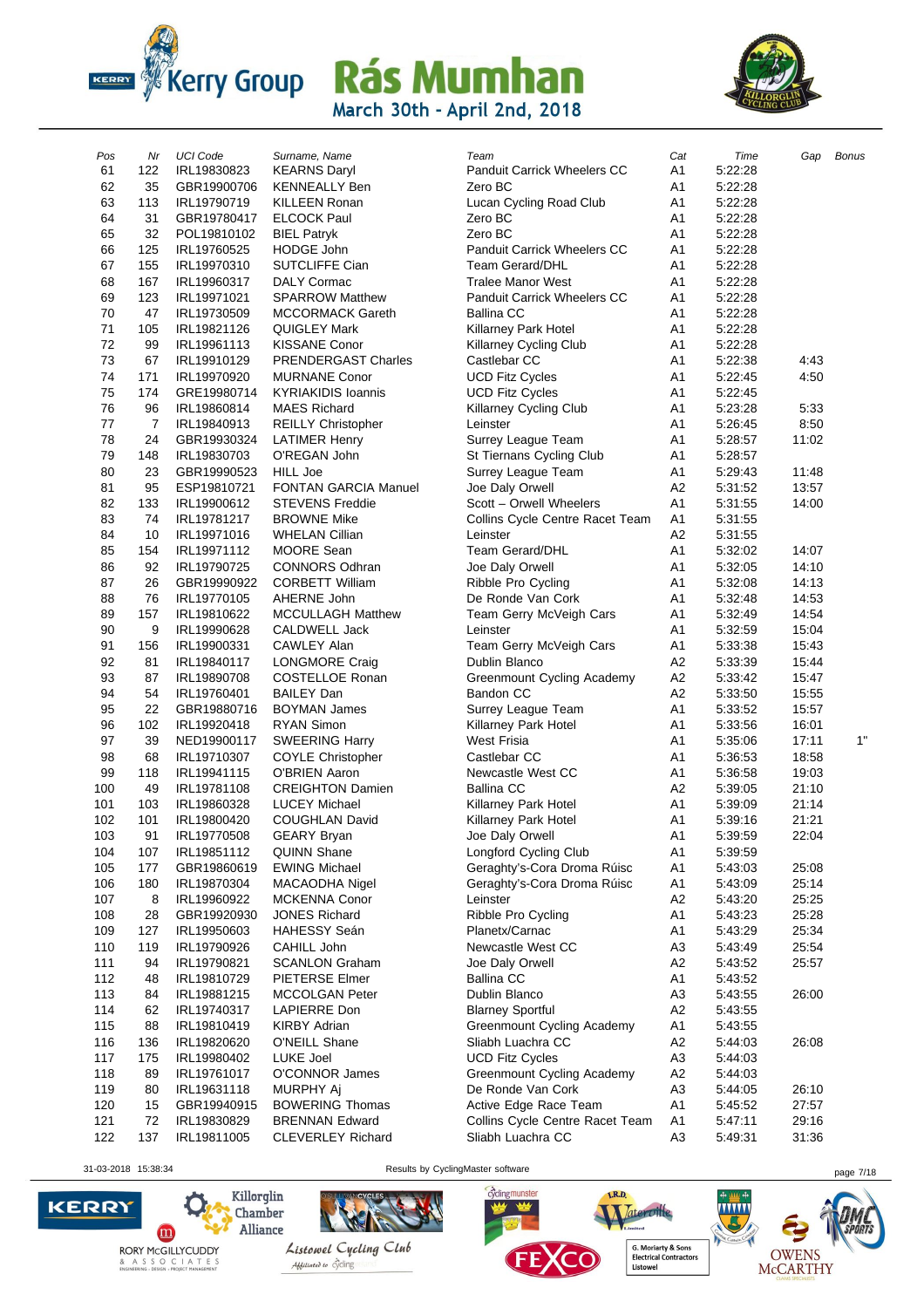



| Pos | Nr  | <b>UCI Code</b> | Surname, Name             | Team                              | Cat            | Time    | Gap   | <b>Bonus</b> |
|-----|-----|-----------------|---------------------------|-----------------------------------|----------------|---------|-------|--------------|
| 123 | 73  | IRL19760407     | COLLINS P J               | Collins Cycle Centre Racet Team   | A1             | 5:50:09 | 32:14 |              |
| 124 | 146 | IRL19830422     | <b>QUINN James</b>        | St Tiernans Cycling Club          | A <sub>1</sub> | 5:50:12 | 32:17 |              |
| 125 | 139 | IRL19820912     | O'SULLIVAN John           | Sliabh Luachra CC                 | A <sub>3</sub> | 5:50:12 |       |              |
| 126 | 108 | IRL19871101     | <b>CASSERLY David</b>     | Longford Cycling Club             | A <sub>1</sub> | 5:50:12 |       |              |
| 127 | 41  | IRL19980702     | <b>GRENNELL Andre</b>     | Arcane Cycling Club               | A <sub>1</sub> | 5:50:12 |       |              |
| 128 | 82  | IRL19720416     | <b>TALUMAA Tiit</b>       | <b>Dublin Blanco</b>              | A2             | 5:50:12 |       |              |
| 129 | 79  | IRL19820525     | <b>SUTTON Edwin</b>       | De Ronde Van Cork                 | A2             | 5:50:12 |       |              |
| 130 | 106 | IRL19820503     | <b>COX Stuart</b>         | Longford Cycling Club             | A1             | 5:50:12 |       |              |
| 131 | 190 | IRL19730824     | <b>CUMMINS Ken</b>        | 010.ie ZeroOneZero                | A <sub>3</sub> | 5:50:12 |       |              |
| 132 | 158 | IRL19810914     | <b>MURPHY Ciaran</b>      | Team Gerry McVeigh Cars           | A2             | 5:50:12 |       |              |
| 133 | 115 | IRL19790523     | <b>FLYNN Sean</b>         | Lucan Cycling Road Club           | A2             | 5:50:12 |       |              |
| 134 | 170 | IRL19800625     | O'SULLIVAN David          | <b>Tralee Manor West</b>          | A <sub>3</sub> | 5:50:12 |       |              |
| 135 | 114 | IRL19860902     | MCGETTIGAN John           | Lucan Cycling Road Club           | A2             | 5:50:12 |       |              |
| 136 | 124 | IRL19850508     | <b>CULLEN Raymond</b>     | Panduit Carrick Wheelers CC       | A2             | 5:50:12 |       |              |
| 137 | 134 | IRL19880319     | <b>AHERN Eoin</b>         | Scott - Orwell Wheelers           | A <sub>1</sub> | 5:50:16 | 32:21 |              |
| 138 | 75  | IRL19971206     | <b>MESKAUSKAS Arminas</b> | Collins Cycle Centre Racet Team   | A2             | 5:50:16 |       |              |
| 139 | 110 | IRL19980103     | COSGROVE Seán             | Longford Cycling Club             | A2             | 5:50:20 | 32:25 |              |
| 140 | 65  | IRL19850613     | <b>CROWLEY Michael</b>    | <b>Blarney Sportful</b>           | A1             | 5:50:20 |       |              |
| 141 | 129 | IRL19760711     | <b>FOX Keith</b>          | Planetx/Carnac                    | A1             | 5:50:20 |       |              |
| 142 | 189 | IRL19850427     | <b>KENNEDY Matthew</b>    | 010.ie ZeroOneZero                | A <sub>2</sub> | 5:50:20 |       |              |
| 143 | 173 | IRL19961020     | <b>MCGREEHAN Nathan</b>   | <b>UCD Fitz Cycles</b>            | A2             | 5:50:20 |       |              |
| 144 | 188 | IRL19921207     | <b>BRESNAN Daniel</b>     | 010.ie ZeroOneZero                | A1             | 5:50:20 |       |              |
| 145 | 138 | IRL19760911     | <b>HARTNETT Eamon</b>     | Sliabh Luachra CC                 | A2             | 5:50:20 |       |              |
| 146 | 70  | IRL19821203     | <b>BRENNAN David</b>      | Castlebar CC                      | A2             | 5:50:35 | 32:40 |              |
| 147 | 27  | GBR19940911     | <b>HEWETT David</b>       | Ribble Pro Cycling                | A <sub>1</sub> | 5:56:29 | 38:34 |              |
| 148 | 120 | IRL19750314     | O'DWYER Senan             | Newcastle West CC                 | A1             | 5:56:40 | 38:45 |              |
| 149 | 187 | IRL19810925     | <b>ALLISON Darren</b>     | 010.ie ZeroOneZero                | A2             | 5:56:40 |       |              |
| 150 | 64  | IRL19731007     | MULLOWNEY Owen            | <b>Blarney Sportful</b>           | A <sub>3</sub> | 5:56:40 |       |              |
| 151 | 42  | IRL19930104     | <b>ZAIDAN Darragh</b>     | <b>Arcane Cycling Club</b>        | A1             | 5:56:40 |       |              |
| 152 | 90  | IRL19860904     | <b>MCCARTHY Kieran</b>    | Greenmount Cycling Academy        | A <sub>3</sub> | 5:57:19 | 39:24 |              |
| 153 | 159 | IRL19800606     | <b>O'BRIEN Thomas</b>     | Team Gerry McVeigh Cars           | A2             | 6:01:47 | 43:52 |              |
| 154 | 150 | IRL19870830     | <b>REGAN Kieran</b>       | St Tiernans Cycling Club          | A1             | 6:01:55 | 44:00 |              |
| 155 | 86  | IRL19720730     | <b>GLEESON Vincent</b>    | <b>Greenmount Cycling Academy</b> | A2             | 6:02:29 | 44:34 |              |
| 156 | 63  | IRL19990129     | <b>GREER Jones</b>        | <b>Blarney Sportful</b>           | A3             | 6:05:55 | 48:00 |              |
| 157 | 169 | IRL19830829     | <b>SLATTERY Ciaran</b>    | <b>Tralee Manor West</b>          | A2             | 6:07:27 | 49:32 |              |
| 158 | 59  | IRL19890420     | <b>MCCARTHY Michael</b>   | <b>Blarney CC-Blarney Castle</b>  | A <sub>1</sub> | 6:07:31 | 49:36 |              |
| 159 | 55  | IRL19660830     | <b>KEOHANE Don</b>        | Bandon CC                         | A <sub>3</sub> | 6:11:50 | 53:55 |              |
| 160 | 50  | TUR19770508     | <b>EKIZ Alex Nedim</b>    | <b>Ballina CC</b>                 | A2             | 6:17:29 | 59:34 |              |

31-03-2018 15:38:34 Results by CyclingMaster software page 8/18

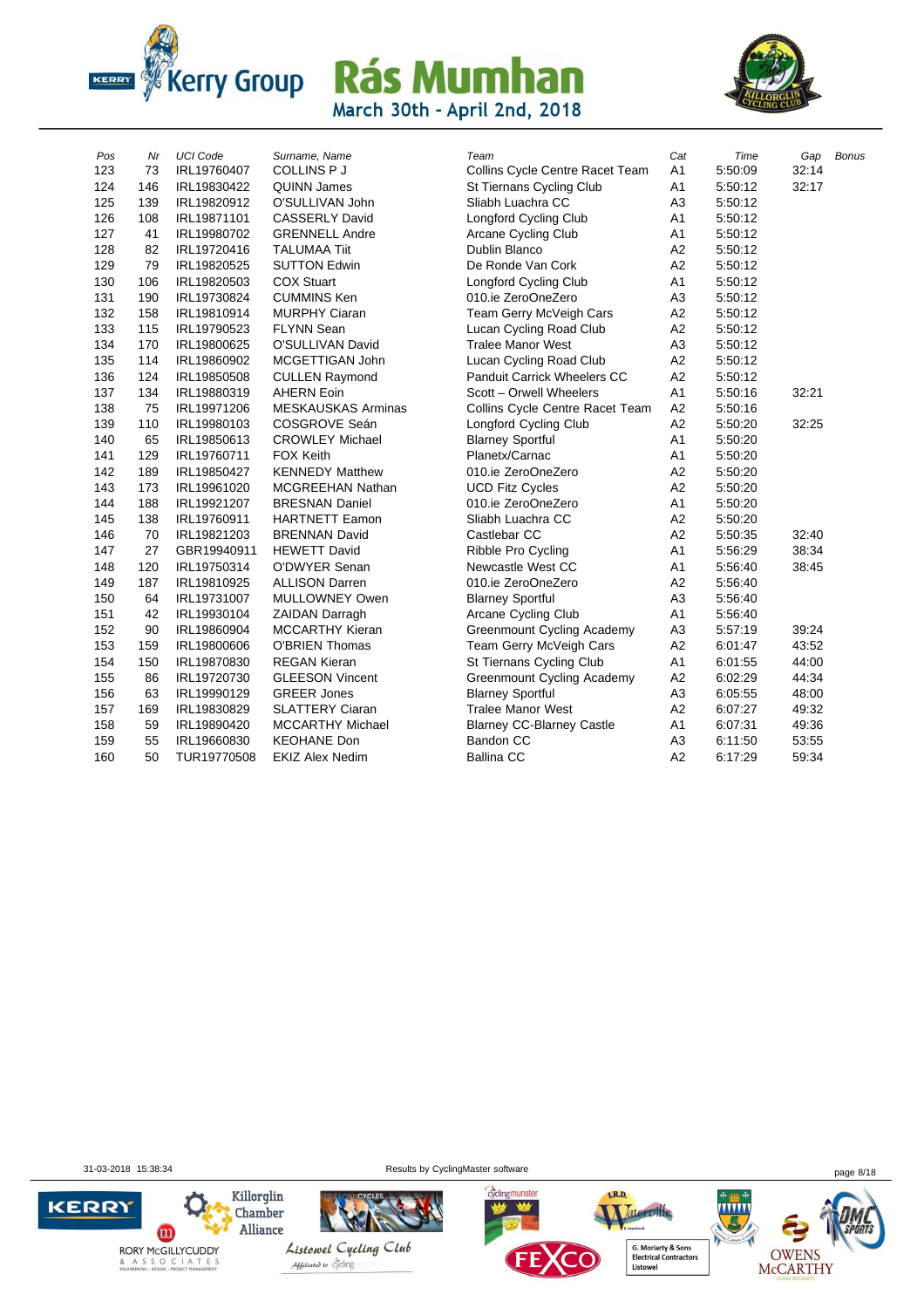



#### **Individual Classification by Time after Stage 2 : Listowel and Athea (March 31st) - S2 Category**

| Nr  | <b>UCI Code</b> | Surname, Name               | Team                               | Cat                                                   | Time    | Gap   | <b>Bonus</b> |
|-----|-----------------|-----------------------------|------------------------------------|-------------------------------------------------------|---------|-------|--------------|
| 97  | IRL19870319     | <b>TREACY Marcus</b>        | Killarney Cycling Club             | A <sub>2</sub>                                        | 5.22:26 |       |              |
| 100 | IRL19770228     | <b>CLIFFORD Patrick</b>     | <b>Killarney Cycling Club</b>      | A <sub>2</sub>                                        | 5:22:28 | 0:02  |              |
| 153 | IRL19951213     | <b>DWYER Cian</b>           | <b>Team Gerard/DHL</b>             | A <sub>2</sub>                                        | 5:22:28 |       |              |
| 93  | IRL19821001     | <b>ENGLISH Bernard</b>      | Joe Daly Orwell                    | A <sub>2</sub>                                        | 5.22:28 |       |              |
| 77  | IRL19800530     | <b>FULLER Shane</b>         | De Ronde Van Cork                  | A <sub>2</sub>                                        | 5:22:28 |       |              |
| 53  | IRL19780401     | <b>CANTY Jeremy</b>         | Bandon CC                          | A2                                                    | 5.22:28 |       |              |
| 45  | GER19900118     | <b>SCHMIDT Marcus</b>       | Arcane Cycling Club                | A <sub>3</sub>                                        | 5:22:28 |       |              |
| 95  | ESP19810721     | <b>FONTAN GARCIA Manuel</b> | Joe Daly Orwell                    | A <sub>2</sub>                                        | 5:31:52 | 9:26  |              |
| 10  | IRL19971016     | <b>WHELAN Cillian</b>       | Leinster                           | A2                                                    | 5:31:55 | 9:29  |              |
| 81  | IRL19840117     | LONGMORE Craig              | Dublin Blanco                      | A <sub>2</sub>                                        | 5:33:39 | 11:13 |              |
| 87  | IRL19890708     | COSTELLOE Ronan             | Greenmount Cycling Academy         | A2                                                    | 5:33:42 | 11:16 |              |
| 54  | IRL19760401     | <b>BAILEY Dan</b>           | <b>Bandon CC</b>                   | A <sub>2</sub>                                        | 5:33:50 | 11:24 |              |
| 49  | IRL19781108     | <b>CREIGHTON Damien</b>     | <b>Ballina CC</b>                  | A <sub>2</sub>                                        | 5:39:05 | 16:39 |              |
| 8   | IRL19960922     | <b>MCKENNA Conor</b>        | Leinster                           | A2                                                    | 5.43.20 | 20:54 |              |
| 119 | IRL19790926     | CAHILL John                 | Newcastle West CC                  | A <sub>3</sub>                                        | 5:43:49 | 21:23 |              |
| 94  | IRL19790821     | <b>SCANLON Graham</b>       | Joe Daly Orwell                    | A <sub>2</sub>                                        | 5:43:52 | 21:26 |              |
| 84  | IRL19881215     | MCCOLGAN Peter              | Dublin Blanco                      | A <sub>3</sub>                                        | 5:43:55 | 21:29 |              |
| 62  | IRL19740317     | <b>LAPIERRE Don</b>         | <b>Blarney Sportful</b>            | A2                                                    | 5.43.55 |       |              |
| 136 | IRL19820620     | O'NEILL Shane               | Sliabh Luachra CC                  | A <sub>2</sub>                                        | 5:44:03 | 21:37 |              |
| 175 | IRL19980402     | <b>LUKE Joel</b>            | <b>UCD Fitz Cycles</b>             | A3                                                    | 5:44:03 |       |              |
| 89  | IRL19761017     | O'CONNOR James              | <b>Greenmount Cycling Academy</b>  | A2                                                    | 5.44.03 |       |              |
| 80  | IRL19631118     |                             | De Ronde Van Cork                  | A <sub>3</sub>                                        | 5.44.05 | 21:39 |              |
| 137 | IRL19811005     | <b>CLEVERLEY Richard</b>    | Sliabh Luachra CC                  | A <sub>3</sub>                                        | 5.49.31 | 27:05 |              |
| 139 | IRL19820912     | O'SULLIVAN John             | Sliabh Luachra CC                  | A <sub>3</sub>                                        | 5:50:12 | 27:46 |              |
| 82  | IRL19720416     | <b>TALUMAA Tiit</b>         | Dublin Blanco                      | A <sub>2</sub>                                        | 5.50.12 |       |              |
| 79  | IRL19820525     | <b>SUTTON Edwin</b>         | De Ronde Van Cork                  | A <sub>2</sub>                                        | 5:50:12 |       |              |
| 190 | IRL19730824     | <b>CUMMINS Ken</b>          | 010.ie ZeroOneZero                 | A <sub>3</sub>                                        | 5:50:12 |       |              |
| 158 | IRL19810914     | <b>MURPHY Ciaran</b>        | Team Gerry McVeigh Cars            | A <sub>2</sub>                                        | 5:50:12 |       |              |
| 115 | IRL19790523     | <b>FLYNN Sean</b>           |                                    | A <sub>2</sub>                                        | 5.50.12 |       |              |
| 170 | IRL19800625     | O'SULLIVAN David            | <b>Tralee Manor West</b>           | A <sub>3</sub>                                        | 5:50:12 |       |              |
| 114 | IRL19860902     | MCGETTIGAN John             | Lucan Cycling Road Club            | A <sub>2</sub>                                        | 5:50:12 |       |              |
| 124 | IRL19850508     | <b>CULLEN Raymond</b>       | <b>Panduit Carrick Wheelers CC</b> | A2                                                    | 5:50:12 |       |              |
| 75  | IRL19971206     | <b>MESKAUSKAS Arminas</b>   | Collins Cycle Centre Racet Team    | A <sub>2</sub>                                        | 5.50.16 | 27:50 |              |
| 110 | IRL19980103     | COSGROVE Seán               | <b>Longford Cycling Club</b>       | A2                                                    | 5:50:20 | 27:54 |              |
| 189 | IRL19850427     | <b>KENNEDY Matthew</b>      | 010.ie ZeroOneZero                 | A2                                                    | 5:50:20 |       |              |
| 173 | IRL19961020     | <b>MCGREEHAN Nathan</b>     | <b>UCD Fitz Cycles</b>             | A <sub>2</sub>                                        | 5:50:20 |       |              |
| 138 | IRL19760911     | <b>HARTNETT Eamon</b>       | Sliabh Luachra CC                  | A <sub>2</sub>                                        | 5:50:20 |       |              |
| 70  | IRL19821203     | <b>BRENNAN David</b>        | Castlebar CC                       | A <sub>2</sub>                                        | 5:50:35 | 28:09 |              |
| 187 | IRL19810925     | <b>ALLISON Darren</b>       | 010.ie ZeroOneZero                 | A2                                                    | 5:56:40 | 34:14 |              |
| 64  | IRL19731007     | MULLOWNEY Owen              | <b>Blarney Sportful</b>            | A <sub>3</sub>                                        | 5:56:40 |       |              |
| 90  | IRL19860904     | <b>MCCARTHY Kieran</b>      |                                    | A <sub>3</sub>                                        | 5:57:19 | 34:53 |              |
| 159 | IRL19800606     | <b>O'BRIEN Thomas</b>       | Team Gerry McVeigh Cars            | A <sub>2</sub>                                        | 6:01:47 | 39:21 |              |
| 86  | IRL19720730     | <b>GLEESON Vincent</b>      | Greenmount Cycling Academy         | А2                                                    | 6:02:29 | 40:03 |              |
| 63  | IRL19990129     | <b>GREER Jones</b>          | <b>Blarney Sportful</b>            | A3                                                    | 6:05:55 | 43:29 |              |
| 169 | IRL19830829     | <b>SLATTERY Ciaran</b>      | <b>Tralee Manor West</b>           | A <sub>2</sub>                                        | 6:07:27 | 45:01 |              |
| 55  | IRL19660830     | <b>KEOHANE Don</b>          | Bandon CC                          | A <sub>3</sub>                                        | 6:11:50 | 49:24 |              |
| 50  | TUR19770508     | <b>EKIZ Alex Nedim</b>      | <b>Ballina CC</b>                  | A2                                                    | 6:17:29 | 55:03 |              |
|     |                 |                             | MURPHY Aj                          | Lucan Cycling Road Club<br>Greenmount Cycling Academy |         |       |              |

31-03-2018 15:38:34 Results by CyclingMaster software page 9/18





LR.D.

OWENS<br>McCARTHY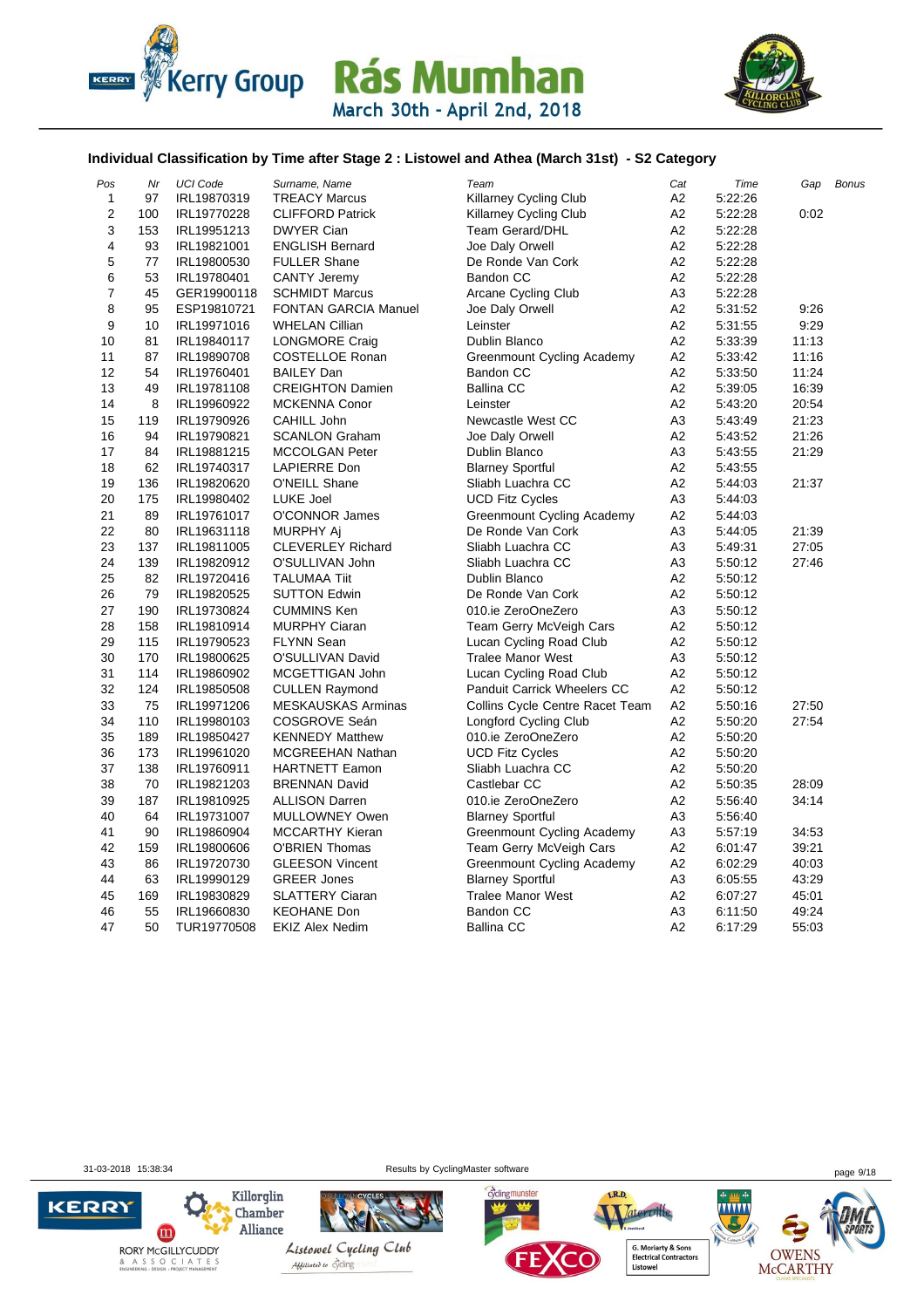



#### **Young Riders Result Stage 2 : Listowel and Athea (March 31st)**

| Pos            | Nr             | <b>UCI Code</b> | Surname, Name             | Team                               | Time    | Gap        |
|----------------|----------------|-----------------|---------------------------|------------------------------------|---------|------------|
| 1              | 2              | IRL19970203     | <b>MCDUNPHY Conn</b>      | Team Ireland Development Squad     | 3:07:09 | 1:16       |
| $\mathbf 2$    | 5              | IRL19990212     | <b>CORKERY Dillon</b>     | Team Ireland Development Squad     | 3:07:19 | 1:26       |
| 3              | $\overline{4}$ | IRL19980208     | <b>MCCANN Conor</b>       | Team Ireland Development Squad     | 3:07:19 | 1:26       |
| 4              | 164            | IRL19990119     | <b>SMITH Luke</b>         | Viner/Caremark/Pactimo             | 3:07:19 | 1:26       |
| 5              | 3              | IRL19971107     | <b>TRULOCK Dermot</b>     | Team Ireland Development Squad     | 3:07:19 | 1:26       |
| 6              | 6              | IRL19960924     | <b>RYAN Fintan</b>        | Leinster                           | 3:07:23 | 1:30       |
| $\overline{7}$ | 23             | GBR19990523     | <b>HILL Joe</b>           | <b>Surrey League Team</b>          | 3:07:23 | 1:30       |
| 8              | 37             | NED19971022     | <b>RIJK Dorus de</b>      | <b>West Frisia</b>                 | 3:07:23 | 1:30       |
| 9              | 18             | GBR19960515     | <b>HAYWARD Oliver</b>     | Rhino Velo Race Team               | 3:07:23 | 1:30       |
| 10             | 69             | IRL19960122     | <b>BRODY David</b>        | Castlebar CC                       | 3:07:23 | 1:30       |
| 11             | 121            | IRL19961003     | <b>BLANCHFIELD Jamie</b>  | <b>Panduit Carrick Wheelers CC</b> | 3:10:10 | 4:17       |
| 12             | 152            | IRL19980703     | <b>YOUNG Reece</b>        | <b>Team Gerard/DHL</b>             | 3:10:21 | 4:28       |
| 13             | 154            | IRL19971112     | MOORE Sean                | <b>Team Gerard/DHL</b>             | 3:10:21 | 4:28       |
| 14             | 128            | IRL19981227     | <b>KEARNEY Aaron</b>      | Planetx/Carnac                     | 3:10:21 | 4:28       |
| 15             | 12             | GBR19971001     | <b>KIRBY Laurence</b>     | Active Edge Race Team              | 3:10:21 | 4:28       |
| 16             | 36             | NED19971201     | <b>GROOT Tim</b>          | <b>West Frisia</b>                 | 3:10:21 | 4:28       |
| 17             | 10             | IRL19971016     | <b>WHELAN Cillian</b>     | Leinster                           | 3:10:21 | 4:28       |
| 18             | 155            | IRL19970310     | <b>SUTCLIFFE Cian</b>     | <b>Team Gerard/DHL</b>             | 3:10:21 | 4:28       |
| 19             | 99             | IRL19961113     | <b>KISSANE Conor</b>      | <b>Killarney Cycling Club</b>      | 3:10:21 | 4:28       |
| 20             | 123            | IRL19971021     | <b>SPARROW Matthew</b>    | Panduit Carrick Wheelers CC        | 3:10:21 | 4:28       |
| 21             | 167            | IRL19960317     | <b>DALY Cormac</b>        | <b>Tralee Manor West</b>           | 3:10:21 | 4:28       |
| 22             | 26             | GBR19990922     | <b>CORBETT William</b>    | Ribble Pro Cycling                 | 3:10:31 | 4:38       |
| 23             | 9              | IRL19990628     | <b>CALDWELL Jack</b>      | Leinster                           | 3:10:31 | 4:38       |
| 24             | 174            | GRE19980714     | <b>KYRIAKIDIS Ioannis</b> | <b>UCD Fitz Cycles</b>             | 3:10:38 | 4:45       |
| 25             | 171            | IRL19970920     | <b>MURNANE Conor</b>      | <b>UCD Fitz Cycles</b>             | 3:10:38 | 4:45       |
| 26             | 75             | IRL19971206     | <b>MESKAUSKAS Arminas</b> | Collins Cycle Centre Racet Team    | 3:21:32 | 15:39      |
| 27             | 175            | IRL19980402     | LUKE Joel                 | <b>UCD Fitz Cycles</b>             | 3:21:35 | 15:42      |
| 28             | 8              | IRL19960922     | <b>MCKENNA Conor</b>      | Leinster                           | 3:21:46 | 15:53      |
| 29             | 41             | IRL19980702     | <b>GRENNELL Andre</b>     | Arcane Cycling Club                | 3:27:52 | 21:59      |
| 30             | 110            | IRL19980103     | COSGROVE Seán             | Longford Cycling Club              | 3:27:52 | 21:59      |
| 31             | 63             | IRL19990129     | <b>GREER Jones</b>        | <b>Blarney Sportful</b>            | 3:27:52 | 21:59      |
| 32             | 173            | IRL19961020     | MCGREEHAN Nathan          | <b>UCD Fitz Cycles</b>             | 3:27:52 | 21:59      |
|                | 43             | IRL19980327     | <b>BYRNE Ryan</b>         | Arcane Cycling Club                |         | <b>DNF</b> |
|                | 179            | GBR19980715     | <b>LORD Louis</b>         | Geraghty's-Cora Droma Rúisc        |         | <b>DNF</b> |
|                | 44             | IRL19971207     | <b>GILMORE Sam</b>        | Arcane Cycling Club                |         | <b>DSQ</b> |

31-03-2018 15:38:34 Results by CyclingMaster software page 10/18

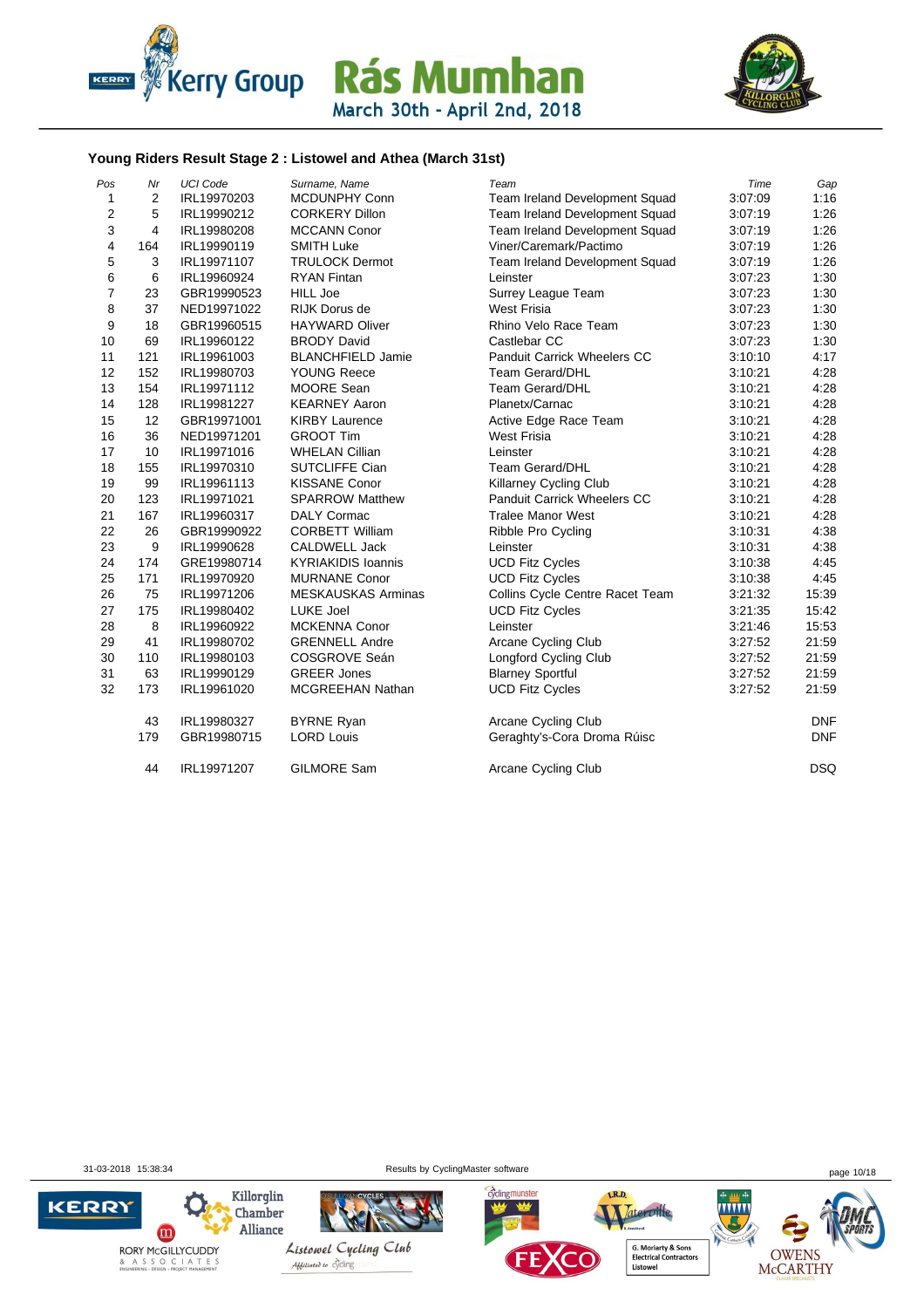



#### **Young Riders Classification after Stage 2 : Listowel and Athea (March 31st)**

| Pos            | Nr  | <b>UCI Code</b> | Surname, Name             | Team                               | Time    | Gap   |
|----------------|-----|-----------------|---------------------------|------------------------------------|---------|-------|
| 1              | 2   | IRL19970203     | <b>MCDUNPHY Conn</b>      | Team Ireland Development Squad     | 5:19:16 |       |
| $\overline{2}$ | 5   | IRL19990212     | <b>CORKERY Dillon</b>     | Team Ireland Development Squad     | 5:19:26 | 0:10  |
| 3              | 4   | IRL19980208     | <b>MCCANN Conor</b>       | Team Ireland Development Squad     | 5:19:26 | 0:10  |
| 4              | 164 | IRL19990119     | <b>SMITH Luke</b>         | Viner/Caremark/Pactimo             | 5:19:26 | 0:10  |
| 5              | 3   | IRL19971107     | <b>TRULOCK Dermot</b>     | Team Ireland Development Squad     | 5:19:26 | 0:10  |
| 6              | 6   | IRL19960924     | <b>RYAN Fintan</b>        | Leinster                           | 5:19:30 | 0:14  |
| 7              | 37  | NED19971022     | <b>RIJK Dorus de</b>      | <b>West Frisia</b>                 | 5:19:30 | 0:14  |
| 8              | 69  | IRL19960122     | <b>BRODY David</b>        | Castlebar CC                       | 5:19:30 | 0:14  |
| 9              | 18  | GBR19960515     | <b>HAYWARD Oliver</b>     | Rhino Velo Race Team               | 5:19:30 | 0:14  |
| 10             | 121 | IRL19961003     | <b>BLANCHFIELD Jamie</b>  | <b>Panduit Carrick Wheelers CC</b> | 5:22:17 | 3:01  |
| 11             | 152 | IRL19980703     | <b>YOUNG Reece</b>        | <b>Team Gerard/DHL</b>             | 5:22:28 | 3:12  |
| 12             | 12  | GBR19971001     | <b>KIRBY Laurence</b>     | Active Edge Race Team              | 5:22:28 | 3:12  |
| 13             | 128 | IRL19981227     | <b>KEARNEY Aaron</b>      | Planetx/Carnac                     | 5:22:28 | 3:12  |
| 14             | 36  | NED19971201     | <b>GROOT Tim</b>          | <b>West Frisia</b>                 | 5:22:28 | 3:12  |
| 15             | 155 | IRL19970310     | SUTCLIFFE Cian            | <b>Team Gerard/DHL</b>             | 5:22:28 | 3:12  |
| 16             | 167 | IRL19960317     | <b>DALY Cormac</b>        | <b>Tralee Manor West</b>           | 5:22:28 | 3:12  |
| 17             | 123 | IRL19971021     | <b>SPARROW Matthew</b>    | <b>Panduit Carrick Wheelers CC</b> | 5:22:28 | 3:12  |
| 18             | 99  | IRL19961113     | <b>KISSANE Conor</b>      | Killarney Cycling Club             | 5:22:28 | 3:12  |
| 19             | 171 | IRL19970920     | <b>MURNANE Conor</b>      | <b>UCD Fitz Cycles</b>             | 5:22:45 | 3:29  |
| 20             | 174 | GRE19980714     | <b>KYRIAKIDIS Ioannis</b> | <b>UCD Fitz Cycles</b>             | 5:22:45 | 3:29  |
| 21             | 23  | GBR19990523     | <b>HILL Joe</b>           | Surrey League Team                 | 5:29:43 | 10:27 |
| 22             | 10  | IRL19971016     | <b>WHELAN Cillian</b>     | Leinster                           | 5:31:55 | 12:39 |
| 23             | 154 | IRL19971112     | <b>MOORE Sean</b>         | <b>Team Gerard/DHL</b>             | 5:32:02 | 12:46 |
| 24             | 26  | GBR19990922     | <b>CORBETT William</b>    | Ribble Pro Cycling                 | 5:32:08 | 12:52 |
| 25             | 9   | IRL19990628     | CALDWELL Jack             | Leinster                           | 5:32:59 | 13:43 |
| 26             | 8   | IRL19960922     | <b>MCKENNA Conor</b>      | Leinster                           | 5:43:20 | 24:04 |
| 27             | 175 | IRL19980402     | <b>LUKE Joel</b>          | <b>UCD Fitz Cycles</b>             | 5.44.03 | 24:47 |
| 28             | 41  | IRL19980702     | <b>GRENNELL Andre</b>     | Arcane Cycling Club                | 5:50:12 | 30:56 |
| 29             | 75  | IRL19971206     | <b>MESKAUSKAS Arminas</b> | Collins Cycle Centre Racet Team    | 5:50:16 | 31:00 |
| 30             | 110 | IRL19980103     | COSGROVE Seán             | <b>Longford Cycling Club</b>       | 5:50:20 | 31:04 |
| 31             | 173 | IRL19961020     | <b>MCGREEHAN Nathan</b>   | <b>UCD Fitz Cycles</b>             | 5:50:20 | 31:04 |
| 32             | 63  | IRL19990129     | <b>GREER Jones</b>        | <b>Blarney Sportful</b>            | 6:05:55 | 46:39 |

31-03-2018 15:38:34 Results by CyclingMaster software page 11/18

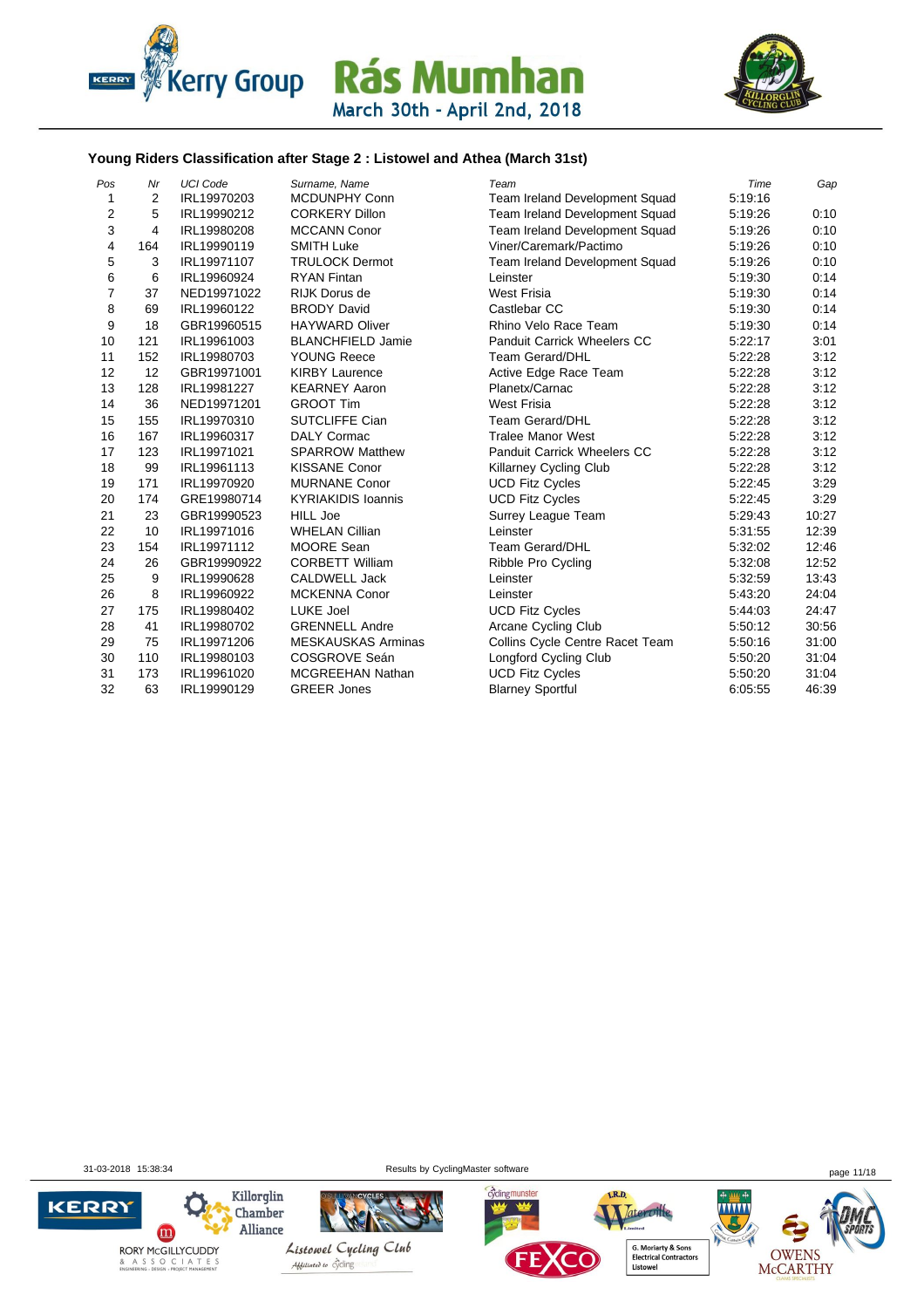



### **Mountains Classification - Stage 2 : Listowel and Athea (March 31st)**

#### **Glin (1) - cat 3**

|                | $\cdots$            |                         |                           |                                     |                         |
|----------------|---------------------|-------------------------|---------------------------|-------------------------------------|-------------------------|
| Pos            | Nr                  | <b>UCI Code</b>         | Surname, Name             | Team                                | Points                  |
| $\mathbf{1}$   | 96                  | IRL19860814             | <b>MAES Richard</b>       | Killarney Cycling Club              | 10                      |
| $\overline{2}$ | 20                  | GBR19951109             | <b>FERGUSON Callum</b>    | Rhino Velo Race Team                | $\overline{7}$          |
| 3              | 178                 | GBR19940109             | <b>JOBBER James</b>       | Geraghty's-Cora Droma Rúisc         | $\overline{5}$          |
| 4              | 38                  | NED19941223             | OTTENBROS Joury           | West Frisia                         | 4                       |
|                | Athea (1) - cat 4   |                         |                           |                                     |                         |
| Pos            | Nr                  | <b>UCI Code</b>         | Surname, Name             | Team                                | Points                  |
| 1              | 4                   | IRL19980208             | MCCANN Conor              | Team Ireland Development Squad      | 5                       |
| $\overline{2}$ | 164                 | IRL19990119             | <b>SMITH Luke</b>         | Viner/Caremark/Pactimo              | 3                       |
| 3              | $\mathbf{1}$        | IRL19940308             | <b>MCKENNA Sean</b>       | Team Ireland Development Squad      | $\overline{2}$          |
|                |                     | Carrigkerry (1) - cat 4 |                           |                                     |                         |
| Pos            | Nr                  | <b>UCI Code</b>         | Surname, Name             | Team                                | Points                  |
| 1              | 20                  | GBR19951109             | <b>FERGUSON Callum</b>    | Rhino Velo Race Team                | 5                       |
| $\overline{2}$ | 167                 | IRL19960317             | DALY Cormac               | <b>Tralee Manor West</b>            | 3                       |
| 3              | 181                 | IRL19810608             | <b>MEANEY Richard</b>     | <b>Westport Covey Wheelers</b>      | 2                       |
|                | Ballyhahill - cat 4 |                         |                           |                                     |                         |
| Pos            | Nr                  | <b>UCI Code</b>         | Surname, Name             | Team                                | Points                  |
| 1              | 143                 | IRL19890425             | <b>DAVENPORT James</b>    | Strata3-Velorevolution Cycling Team | 5                       |
| $\overline{2}$ | 181                 | IRL19810608             | <b>MEANEY Richard</b>     | <b>Westport Covey Wheelers</b>      | 3                       |
| 3              | 39                  | NED19900117             | <b>SWEERING Harry</b>     | <b>West Frisia</b>                  | $\overline{2}$          |
|                | Glin (2) - cat 3    |                         |                           |                                     |                         |
| Pos            | Nr                  | <b>UCI Code</b>         | Surname, Name             | Team                                | Points                  |
| 1              | $\mathbf{1}$        | IRL19940308             | MCKENNA Sean              | Team Ireland Development Squad      | 10                      |
| 2              | 16                  | GBR19850917             | <b>GARTHWAITE Matthew</b> | Rhino Velo Race Team                | 7                       |
| 3              | 39                  | NED19900117             | <b>SWEERING Harry</b>     | <b>West Frisia</b>                  | 5                       |
| 4              | 143                 | IRL19890425             | DAVENPORT James           | Strata3-Velorevolution Cycling Team | $\overline{\mathbf{4}}$ |
|                | Athea (2) - cat 4   |                         |                           |                                     |                         |
| Pos            | Nr                  | <b>UCI Code</b>         | Surname, Name             | Team                                | Points                  |
| 1              | $\mathbf{1}$        | IRL19940308             | MCKENNA Sean              | Team Ireland Development Squad      | 5                       |
| 2              | 143                 | IRL19890425             | DAVENPORT James           | Strata3-Velorevolution Cycling Team | 3                       |
| 3              | 39                  | NED19900117             | <b>SWEERING Harry</b>     | <b>West Frisia</b>                  | 2                       |
|                |                     | Carrigkerry (2) - cat 4 |                           |                                     |                         |
| Pos            | Nr                  | <b>UCI Code</b>         | Surname, Name             | Team                                | Points                  |
| 1              | $\mathbf{1}$        | IRL19940308             | <b>MCKENNA Sean</b>       | Team Ireland Development Squad      | $\,$ 5 $\,$             |
| $\overline{2}$ | 16                  | GBR19850917             | <b>GARTHWAITE Matthew</b> | Rhino Velo Race Team                | 3                       |
| 3              | 39                  | NED19900117             | <b>SWEERING Harry</b>     | <b>West Frisia</b>                  | $\overline{2}$          |
|                | Glin (3) - cat 3    |                         |                           |                                     |                         |
| Pos            | Nr                  | <b>UCI Code</b>         | Surname, Name             | Team                                | Points                  |
| 1              | 1                   | IRL19940308             | MCKENNA Sean              | Team Ireland Development Squad      | 10                      |
| 2              | 143                 | IRL19890425             | <b>DAVENPORT James</b>    | Strata3-Velorevolution Cycling Team | $\overline{7}$          |
| 3              | 162                 | ITA19930904             | <b>CIGALA Matteo</b>      | Viner/Caremark/Pactimo              | $\overline{5}$          |
| 4              | 39                  | NED19900117             | <b>SWEERING Harry</b>     | <b>West Frisia</b>                  | $\overline{4}$          |
|                |                     |                         |                           |                                     |                         |

#### **Mountains Classification after Stage 2 : Listowel and Athea (March 31st)**

| Pos | Nr  | <b>UCI</b> Code | Surname, Name          | Team                                | Points |
|-----|-----|-----------------|------------------------|-------------------------------------|--------|
|     |     | IRL19940308     | MCKENNA Sean           | Team Ireland Development Squad      | 32     |
| 2   | 20  | GBR19951109     | <b>FERGUSON Callum</b> | Rhino Velo Race Team                | 27     |
| 3   | 143 | IRL19890425     | DAVENPORT James        | Strata3-Velorevolution Cycling Team | 19     |
| 4   | 99  | IRL19961113     | <b>KISSANE Conor</b>   | Killarney Cycling Club              | 18     |
| 5   | 96  | IRL19860814     | <b>MAES Richard</b>    | Killarney Cycling Club              | 17     |
| 6   | 178 | GBR19940109     | <b>JOBBER James</b>    | Geraghty's-Cora Droma Rúisc         | 16     |
|     | 39  | NED19900117     | <b>SWEERING Harry</b>  | West Frisia                         | 15     |
|     |     |                 |                        |                                     |        |

 $\mathbf{m}$ 

**KERRY** 

31-03-2018 15:38:34 Results by CyclingMaster software page 12/18



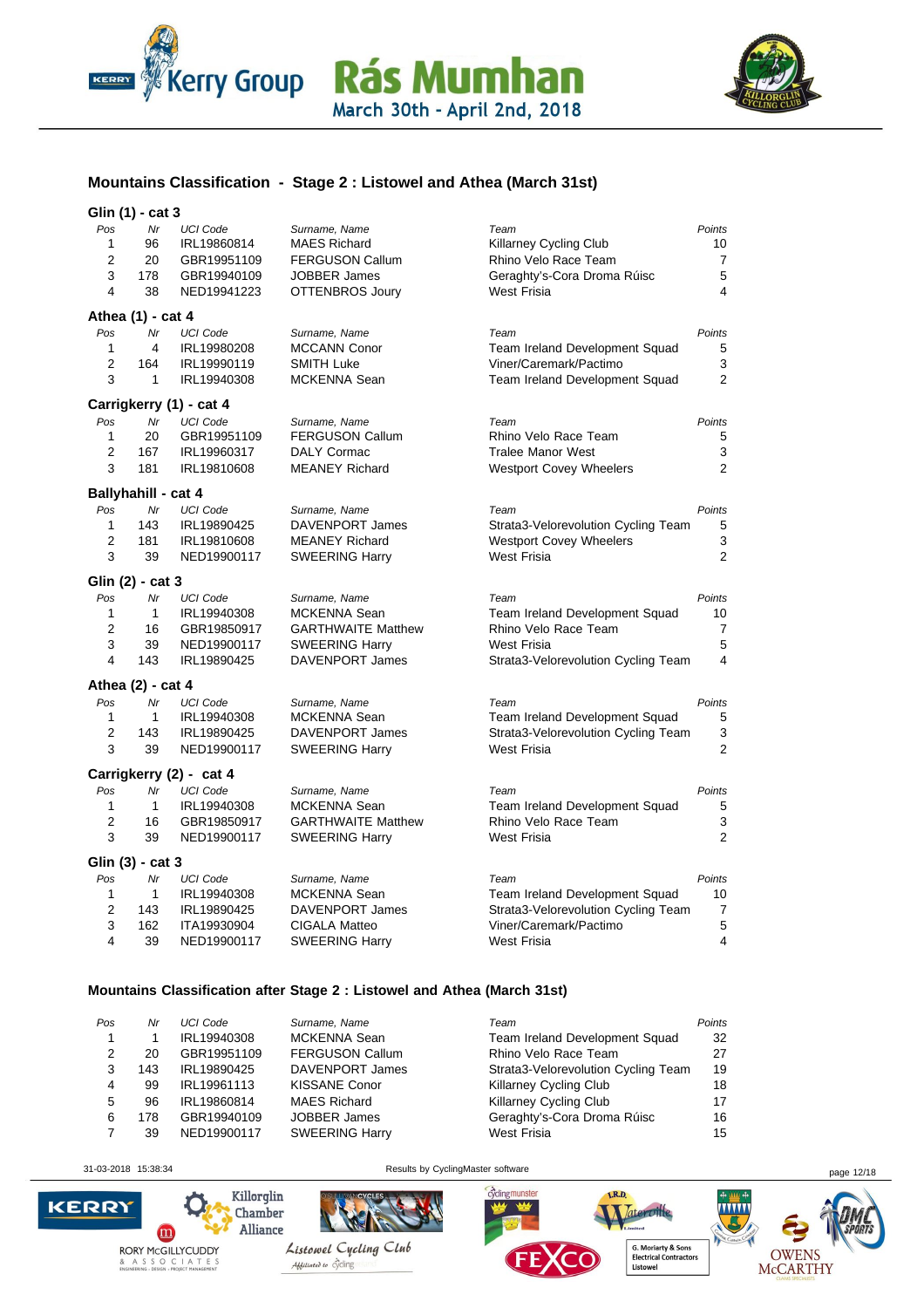



| Pos | Nr  | <b>UCI Code</b> | Surname, Name             | Team                           | Points |
|-----|-----|-----------------|---------------------------|--------------------------------|--------|
| 8   | 29  | GBR19940104     | <b>LUHRS Alex</b>         | Ribble Pro Cycling             | 11     |
| 9   | 16  | GBR19850917     | <b>GARTHWAITE Matthew</b> | Rhino Velo Race Team           | 10     |
| 10  | 162 | ITA19930904     | <b>CIGALA Matteo</b>      | Viner/Caremark/Pactimo         | 5      |
| 11  | 181 | IRL19810608     | <b>MEANEY Richard</b>     | <b>Westport Covey Wheelers</b> | 5      |
| 12  | 4   | IRL19980208     | <b>MCCANN Conor</b>       | Team Ireland Development Squad | 5      |
| 13  | 25  | GBR19930802     | <b>CARPENTER Lawrence</b> | Surrey League Team             | 5      |
| 14  | 126 | IRL19940316     | <b>REA Craig</b>          | Planetx/Carnac                 | 5      |
| 15  | 38  | NED19941223     | OTTENBROS Joury           | West Frisia                    | 4      |
| 16  | 6   | IRL19960924     | <b>RYAN Fintan</b>        | Leinster                       | 4      |
| 17  | 167 | IRL19960317     | DALY Cormac               | <b>Tralee Manor West</b>       | 3      |
| 18  | 164 | IRL19990119     | <b>SMITH Luke</b>         | Viner/Caremark/Pactimo         | 3      |
| 19  | 17  | GBR19940331     | <b>VICKERS Kirk</b>       | Rhino Velo Race Team           | 3      |
| 20  | 163 | IRL19930216     | <b>HENNEBRY Conor</b>     | Viner/Caremark/Pactimo         | 2      |
|     |     |                 |                           |                                |        |

| -os | <b>Nr</b> | UCI Code    | Surname, Name             | ı eam                          | Points |
|-----|-----------|-------------|---------------------------|--------------------------------|--------|
| 8   | 29        | GBR19940104 | <b>LUHRS Alex</b>         | Ribble Pro Cycling             | 11     |
| -9  | 16        | GBR19850917 | <b>GARTHWAITE Matthew</b> | Rhino Velo Race Team           | 10     |
| 10  | 162       | ITA19930904 | CIGALA Matteo             | Viner/Caremark/Pactimo         | 5      |
| 11  | 181       | IRL19810608 | <b>MEANEY Richard</b>     | <b>Westport Covey Wheelers</b> | 5      |
| 12  | 4         | IRL19980208 | <b>MCCANN Conor</b>       | Team Ireland Development Squad | 5      |
| 13  | 25        | GBR19930802 | <b>CARPENTER Lawrence</b> | Surrey League Team             | 5      |
| 14  | 126       | IRL19940316 | <b>REA Craig</b>          | Planetx/Carnac                 | 5      |
| 15  | 38        | NED19941223 | OTTENBROS Joury           | West Frisia                    | 4      |
| 16  | 6         | IRL19960924 | <b>RYAN Fintan</b>        | Leinster                       | 4      |
| 17  | 167       | IRL19960317 | DALY Cormac               | <b>Tralee Manor West</b>       | 3      |
| 18  | 164       | IRL19990119 | <b>SMITH Luke</b>         | Viner/Caremark/Pactimo         | 3      |
| 19  | 17        | GBR19940331 | <b>VICKERS Kirk</b>       | Rhino Velo Race Team           | 3      |
| 20  | 163       | IRL19930216 | <b>HENNEBRY Conor</b>     | Viner/Caremark/Pactimo         | 2      |
|     |           |             |                           |                                |        |

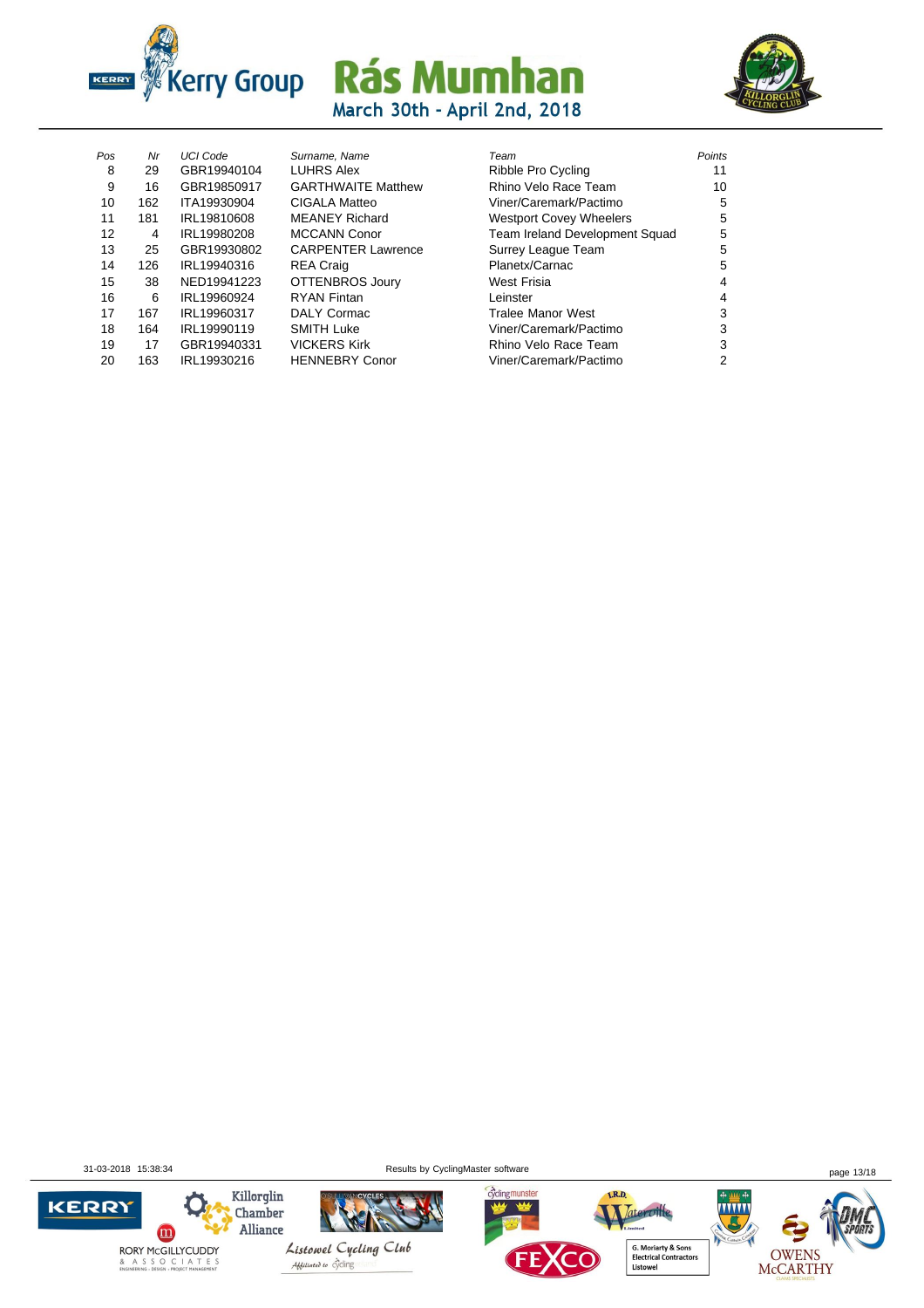



#### **Points Classification after Stage 2 : Listowel and Athea (March 31st)**

| Pos | Nr  | Name                      | Team            | 1  | 2  | Total |
|-----|-----|---------------------------|-----------------|----|----|-------|
| 1   | 162 | CIGALA Matteo             | Viner           | 9  | 13 | 22    |
| 2   | 40  | <b>BEEN Wouter</b>        | W.Frisia        |    | 15 | 15    |
| 3   | 29  | <b>LUHRS Alex</b>         | Ribble          | 15 |    | 15    |
| 4   | 14  | <b>ATKINS Toby</b>        | Act.Edge        | 13 |    | 13    |
| 5   | 163 | <b>HENNEBRY Conor</b>     | Viner           | 11 |    | 11    |
| 6   | 39  | <b>SWEERING Harry</b>     | W.Frisia        |    | 11 | 11    |
| 7   | 16  | <b>GARTHWAITE Matthew</b> | Rhino           |    | 10 | 10    |
| 8   | 17  | <b>VICKERS Kirk</b>       | Rhino           | 10 |    | 10    |
| 9   | 1   | <b>MCKENNA Sean</b>       | IRL Dev.        |    | 9  | 9     |
| 10  | 143 | DAVENPORT James           | Strata3         |    | 8  | 8     |
| 11  | 165 | <b>MCLAUGHLIN Ronan</b>   | Viner           | 4  | 4  | 8     |
| 12  | 6   | <b>RYAN Fintan</b>        | Leinster        | 8  |    | 8     |
| 13  | 2   | <b>MCDUNPHY Conn</b>      | IRL Dev.        |    | 7  | 7     |
| 14  | 5   | <b>CORKERY Dillon</b>     | IRL Dev.        | 7  |    | 7     |
| 15  | 145 | <b>MURRAY Stephen</b>     | Strata3         |    | 6  | 6     |
| 16  | 37  | <b>RIJK Dorus de</b>      | W.Frisia        | 6  |    | 6     |
| 17  | 20  | <b>FERGUSON Callum</b>    | Rhino           |    | 5  | 5     |
| 18  | 4   | <b>MCCANN Conor</b>       | <b>IRL Dev.</b> | 5  |    | 5     |

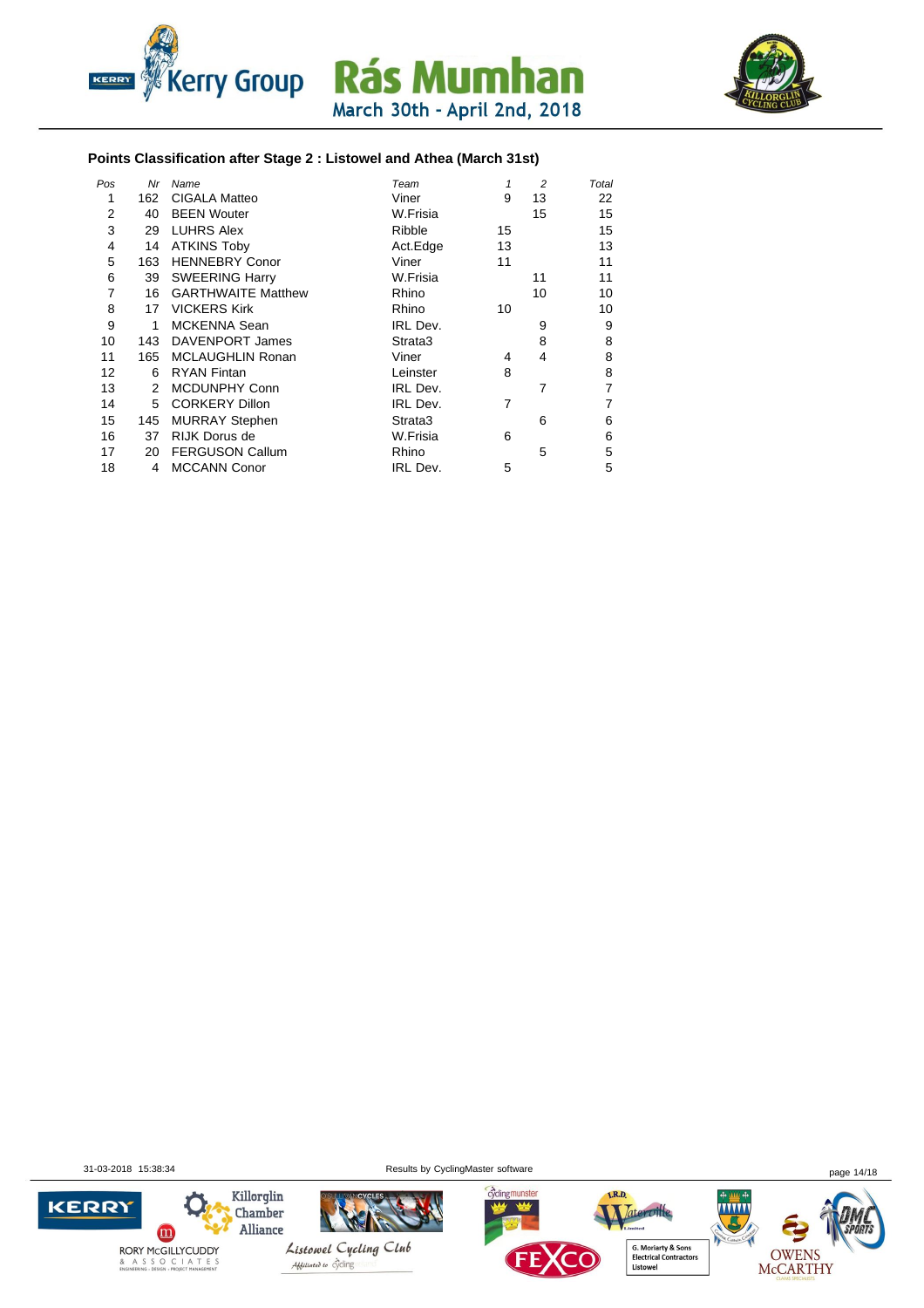



#### **Team Classification Stage 2 : Listowel and Athea (March 31st)**

| Pos | Team                                |                 | Time     | Gap     |
|-----|-------------------------------------|-----------------|----------|---------|
| 1   | <b>West Frisia</b>                  | W.Frisia        | 9:19:12  |         |
| 2   | Team Ireland Development Squad      | IRL Dev.        | 9:20:28  | 1:16    |
| 3   | Strata3-Velorevolution Cycling Team | Strata3         | 9:20:34  | 1:22    |
| 4   | Viner/Caremark/Pactimo              | Viner           | 9:20:36  | 1:24    |
| 5   | Rhino Velo Race Team                | Rhino           | 9:20:40  | 1:28    |
| 6   | Surrey League Team                  | Surrey          | 9:22:09  | 2:57    |
| 7   | <b>Team Gerard/DHL</b>              | Gerard          | 9:28:01  | 8:49    |
| 8   | Ribble Pro Cycling                  | Ribble          | 9:28:11  | 8:59    |
| 9   | Leinster                            | Leinster        | 9:28:15  | 9:03    |
| 10  | <b>Ballina CC</b>                   | <b>Ballina</b>  | 9:30:00  | 10:48   |
| 11  | <b>Panduit Carrick Wheelers CC</b>  | Carrick         | 9:30:52  | 11:40   |
| 12  | Killarney Cycling Club              | Kill.CC         | 9:31:01  | 11:49   |
| 13  | Zero BC                             | Zero            | 9:31:03  | 11:51   |
| 14  | Killarney Park Hotel                | Kill.PH         | 9:31:03  | 11:51   |
| 15  | Joe Daly Orwell                     | Orwell          | 9:31:13  | 12:01   |
| 16  | Castlebar CC                        | Castlebar       | 9:32:30  | 13:18   |
| 17  | Geraghty's-Cora Droma Rúisc         | Geraghty        | 9:36:10  | 16:58   |
| 18  | Scott - Orwell Wheelers             | Scott-O         | 9:42:14  | 23:02   |
| 19  | De Ronde Van Cork                   | Ronde           | 9:42:17  | 23:05   |
| 20  | Planetx/Carnac                      | Carnac          | 9:42:28  | 23:16   |
| 21  | <b>UCD Fitz Cycles</b>              | <b>UCD Fitz</b> | 9:42:51  | 23:39   |
| 22  | Active Edge Race Team               | Act.Edge        | 9:44:56  | 25:44   |
| 23  | <b>Tralee Manor West</b>            | Tralee          | 9:45:32  | 26:20   |
| 24  | Newcastle West CC                   | Newcastle       | 9:46:31  | 27:19   |
| 25  | St Tiernans Cycling Club            | Tiernans        | 9:47:53  | 28:41   |
| 26  | Lucan Cycling Road Club             | Lucan           | 9:48:34  | 29:22   |
| 27  | Team Gerry McVeigh Cars             | McVeigh         | 9:48:34  | 29:22   |
| 28  | <b>Blarney CC-Blarney Castle</b>    | Blarney         | 9:53:29  | 34:17   |
| 29  | Collins Cycle Centre Racet Team     | Collins         | 9:56:44  | 37:32   |
| 30  | Sliabh Luachra CC                   | Sliabh          | 9:59:07  | 39:55   |
| 31  | <b>Greenmount Cycling Academy</b>   | Greenmt         | 10:04:45 | 45:33   |
| 32  | Arcane Cycling Club                 | Arcane          | 10:06:05 | 46:53   |
| 33  | Dublin Blanco                       | Dublin          | 10:10:59 | 51:47   |
| 34  | <b>Bandon CC</b>                    | Bandon          | 10:15:06 | 55:54   |
| 35  | <b>Blarney Sportful</b>             | Blarn.Sp        | 10:17:19 | 58:07   |
| 36  | <b>Longford Cycling Club</b>        | Longford        | 10:23:36 | 1:04:24 |
| 37  | 010.ie ZeroOneZero                  | 010.ie          | 10:23:36 | 1:04:24 |
|     |                                     |                 |          |         |

31-03-2018 15:38:34 Results by CyclingMaster software page 15/18

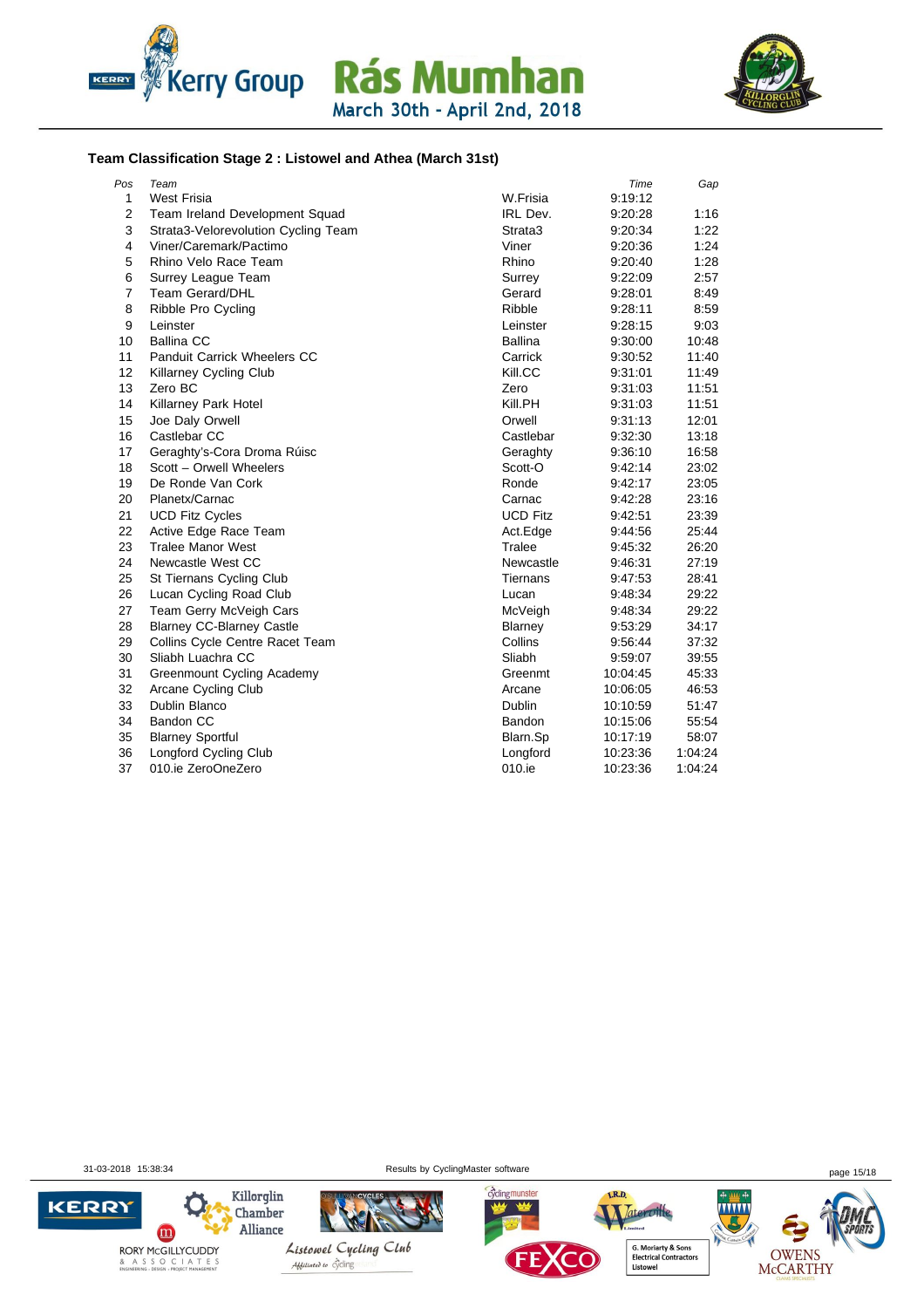



#### **General Team Classification after Stage 2 : Listowel and Athea (March 31st)**

| Pos            | Team                                |                 | Time     | Gap     |
|----------------|-------------------------------------|-----------------|----------|---------|
| 1              | <b>West Frisia</b>                  | W.Frisia        | 15:55:33 |         |
| $\overline{2}$ | Viner/Caremark/Pactimo              | Viner           | 15:56:44 | 1:11    |
| 3              | Rhino Velo Race Team                | Rhino           | 15:56:48 | 1:15    |
| $\overline{4}$ | Team Ireland Development Squad      | IRL Dev.        | 15:56:49 | 1:16    |
| 5              | Strata3-Velorevolution Cycling Team | Strata3         | 15:56:55 | 1:22    |
| 6              | Surrey League Team                  | Surrey          | 15:58:30 | 2:57    |
| $\overline{7}$ | <b>Team Gerard/DHL</b>              | Gerard          | 16:04:22 | 8:49    |
| 8              | <b>Panduit Carrick Wheelers CC</b>  | Carrick         | 16:07:13 | 11:40   |
| 9              | Killarney Cycling Club              | Kill.CC         | 16:07:22 | 11:49   |
| 10             | Killarney Park Hotel                | Kill.PH         | 16:07:24 | 11:51   |
| 11             | Zero BC                             | Zero            | 16:07:24 |         |
| 12             | Ribble Pro Cycling                  | Ribble          | 16:13:48 | 18:15   |
| 13             | Leinster                            | Leinster        | 16:14:03 | 18:30   |
| 14             | <b>Ballina CC</b>                   | <b>Ballina</b>  | 16:16:34 | 21:01   |
| 15             | Joe Daly Orwell                     | Orwell          | 16:16:58 | 21:25   |
| 16             | Castlebar CC                        | Castlebar       | 16:19:01 | 23:28   |
| 17             | Geraghty's-Cora Droma Rúisc         | Geraghty        | 16:21:55 | 26:22   |
| 18             | Active Edge Race Team               | Act.Edge        | 16:27:32 | 31:59   |
| 19             | Planetx/Carnac                      | Carnac          | 16:28:25 | 32:52   |
| 20             | <b>UCD Fitz Cycles</b>              | <b>UCD Fitz</b> | 16:29:33 | 34:00   |
| 21             | <b>Tralee Manor West</b>            | Tralee          | 16:32:06 | 36:33   |
| 22             | Lucan Cycling Road Club             | Lucan           | 16:35:08 | 39:35   |
| 23             | Scott - Orwell Wheelers             | Scott-O         | 16:38:12 | 42:39   |
| 24             | De Ronde Van Cork                   | Ronde           | 16:39:01 | 43:28   |
| 25             | St Tiernans Cycling Club            | Tiernans        | 16:40:56 | 45:23   |
| 26             | Newcastle West CC                   | Newcastle       | 16:43:12 | 47:39   |
| 27             | <b>Blarney CC-Blarney Castle</b>    | Blarney         | 16:46:31 | 50:58   |
| 28             | Team Gerry McVeigh Cars             | McVeigh         | 16:55:31 | 59:58   |
| 29             | Sliabh Luachra CC                   | Sliabh          | 16:55:54 | 1:00:21 |
| 30             | <b>Bandon CC</b>                    | Bandon          | 16:57:56 | 1:02:23 |
| 31             | <b>Greenmount Cycling Academy</b>   | Greenmt         | 17:01:40 | 1:06:07 |
| 32             | Collins Cycle Centre Racet Team     | Collins         | 17:02:55 | 1:07:22 |
| 33             | Dublin Blanco                       | Dublin          | 17:07:46 | 1:12:13 |
| 34             | Arcane Cycling Club                 | Arcane          | 17:09:20 | 1:13:47 |
| 35             | Longford Cycling Club               | Longford        | 17:20:23 | 1:24:50 |
| 36             | <b>Blarney Sportful</b>             | Blarn.Sp        | 17:23:48 | 1:28:15 |
| 37             | 010.ie ZeroOneZero                  | 010.ie          | 17:30:52 | 1:35:19 |

31-03-2018 15:38:34 Results by CyclingMaster software page 16/18

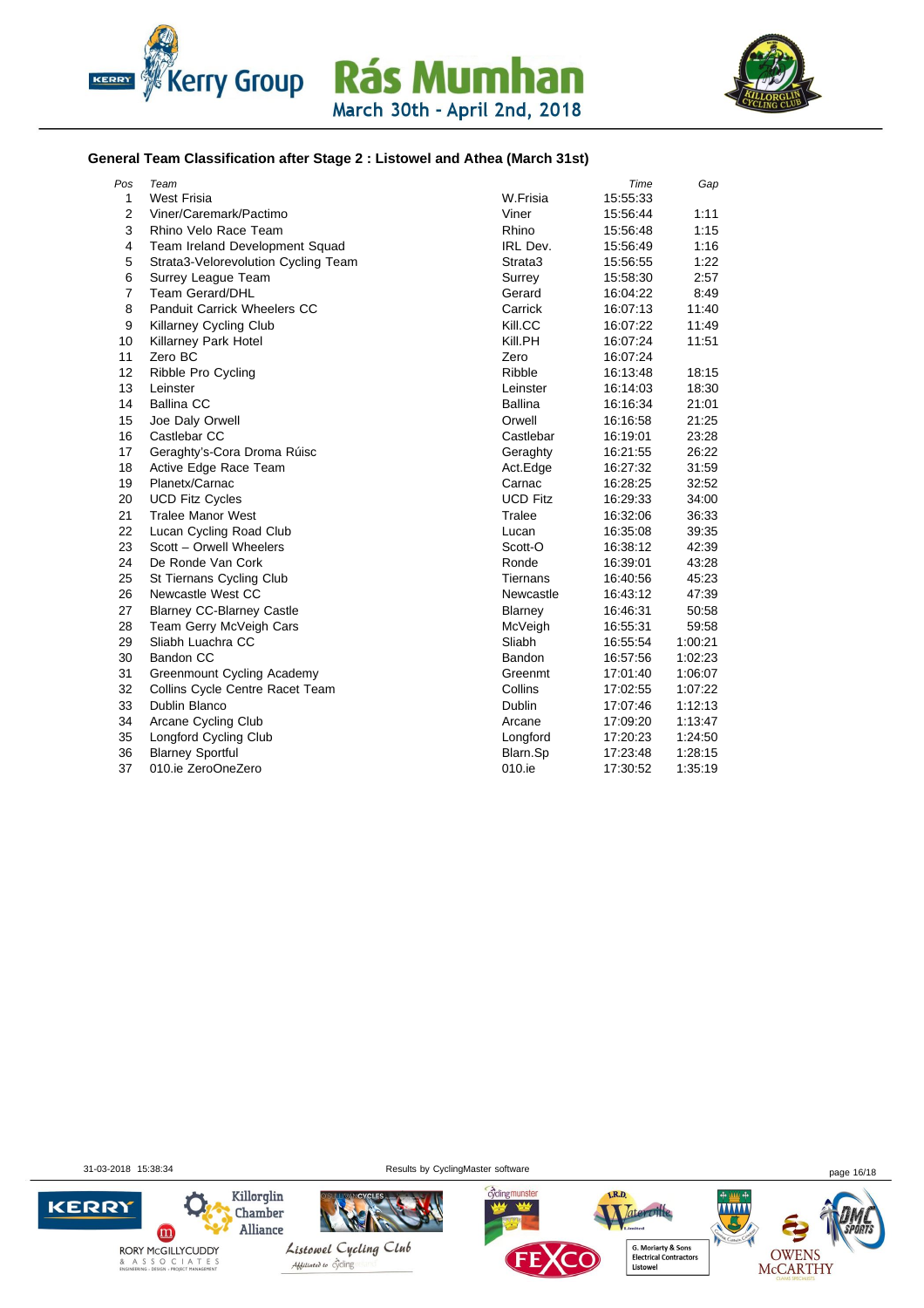



#### **Order of Team Cars - Stage 3 : Valentia and South Kerry (April 1st)**

| Order          | teamNr         | Team                                | Abr<br>Nation   |
|----------------|----------------|-------------------------------------|-----------------|
| 1              | 8              | <b>West Frisia</b>                  | W.Frisia        |
| 2              | 33             | Viner/Caremark/Pactimo              | Viner           |
| 3              | 1              | Team Ireland Development Squad      | IRL Dev.        |
| 4              | 4              | Rhino Velo Race Team                | Rhino           |
| 5              | 29             | Strata3-Velorevolution Cycling Team | Strata3         |
| 6              | 6              | Ribble Pro Cycling                  | Ribble          |
| $\overline{7}$ | 3              | Active Edge Race Team               | Act.Edge        |
| 8              | 36             | Geraghty's-Cora Droma Rúisc         | Geraghty        |
| 9              | 34             | <b>Tralee Manor West</b>            | Tralee          |
| 10             | 31             | <b>Team Gerard/DHL</b>              | Gerard          |
| 11             | 2              | Leinster                            | Leinster        |
| 12             | 5              | Surrey League Team                  | Surrey          |
| 13             | 12             | <b>Blarney CC-Blarney Castle</b>    | Blarney         |
| 14             | 37             | <b>Westport Covey Wheelers</b>      | Wastport        |
| 15             | 14             | Castlebar CC                        | Castlebar       |
| 16             | 10             | <b>Ballina CC</b>                   | <b>Ballina</b>  |
| 17             | 25             | Panduit Carrick Wheelers CC         | Carrick         |
| 18             | 20             | <b>Killarney Cycling Club</b>       | Kill.CC         |
| 19             | 27             | Scott - Orwell Wheelers             | Scott-O         |
| 20             | 26             | Planetx/Carnac                      | Carnac          |
| 21             | 21             | Killarney Park Hotel                | Kill.PH         |
| 22             | 19             | Joe Daly Orwell                     | Orwell          |
| 23             | 30             | St Tiernans Cycling Club            | Tiernans        |
| 24             | 16             | De Ronde Van Cork                   | Ronde           |
| 25             | 23             | Lucan Cycling Road Club             | Lucan           |
| 26             | $\overline{7}$ | Zero BC                             | Zero            |
| 27             | 28             | Sliabh Luachra CC                   | Sliabh          |
| 28             | 11             | <b>Bandon CC</b>                    | <b>Bandon</b>   |
| 29             | 35             | <b>UCD Fitz Cycles</b>              | <b>UCD Fitz</b> |
| 30             | 15             | Collins Cycle Centre Racet Team     | Collins         |
| 31             | 32             | Team Gerry McVeigh Cars             | McVeigh         |
| 32             | 17             | Dublin Blanco                       | Dublin          |
| 33             | 18             | Greenmount Cycling Academy          | Greenmt         |
| 34             | 22             | <b>Longford Cycling Club</b>        | Longford        |
| 35             | 38             | 010.ie ZeroOneZero                  | 010.ie          |
| 36             | 24             | Newcastle West CC                   | Newcastle       |
| 37             | 9              | Arcane Cycling Club                 | Arcane          |
| 38             | 13             | <b>Blarney Sportful</b>             | Blarn.Sp        |

31-03-2018 15:38:34 Results by CyclingMaster software page 17/18